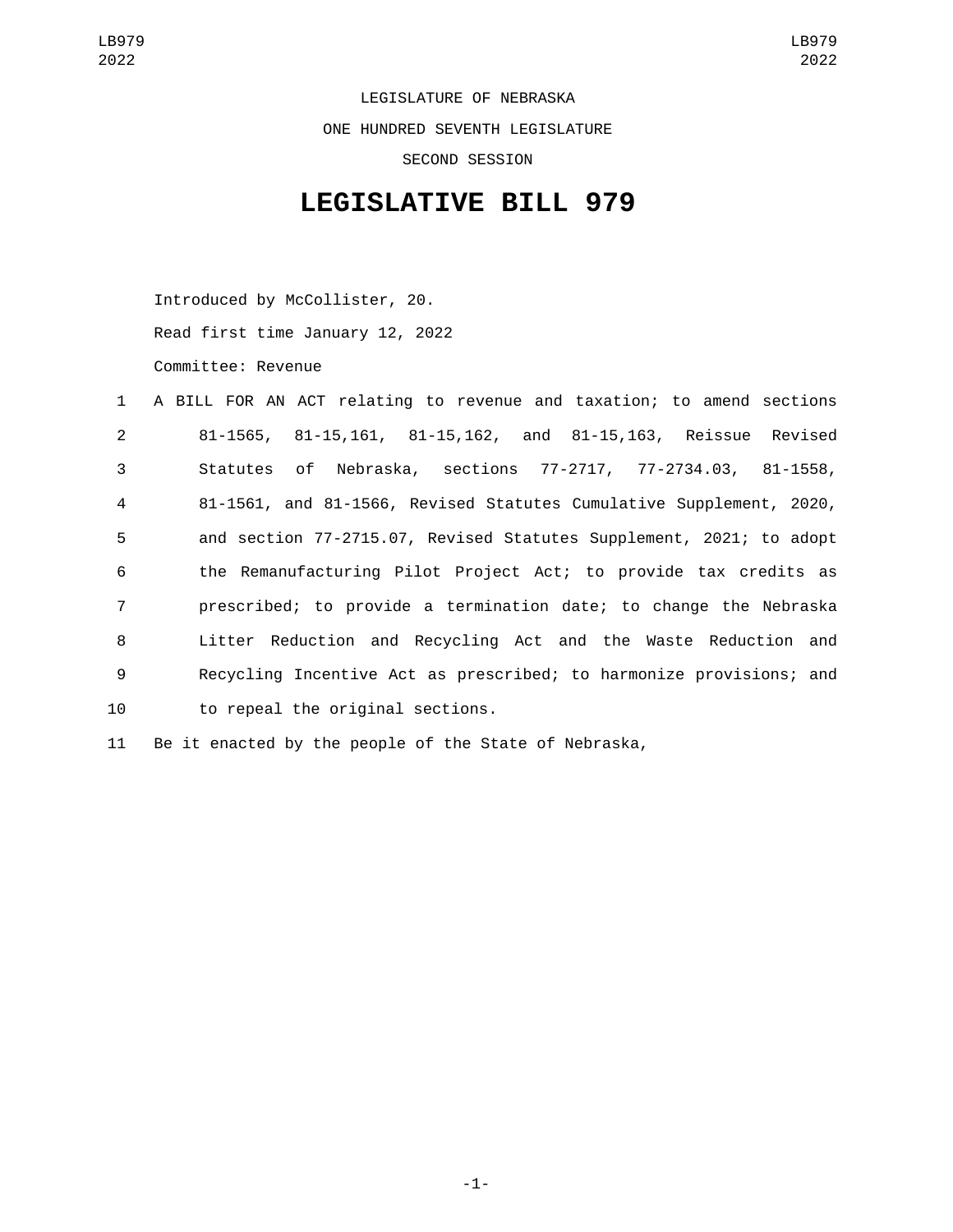| $\mathbf{1}$     | Section 1. Sections 1 to 9 of this act shall be known and may be          |
|------------------|---------------------------------------------------------------------------|
| $\overline{2}$   | cited as the Remanufacturing Pilot Project Act.                           |
| 3                | Sec. 2. For purposes of the Remanufacturing Pilot Project Act:            |
| $\overline{a}$   | (1) Base year means the calendar year immediately preceding the year      |
| 5                | during which the application was submitted;                               |
| 6                | (2) Construction and demolition waste means waste which results from      |
| 7                | construction projects or from land clearing and the demolition of         |
| 8                | buildings, roads, or other structures, including, but not limited to,     |
| $\boldsymbol{9}$ | fill materials, wood, including painted and treated wood, land clearing   |
| 10               | debris other than yard waste, wall coverings, including wallpaper,        |
| 11               | paneling, and tile, drywall, plaster, non-asbestos insulation, roofing    |
| 12               | shingles and other roof coverings, plumbing fixtures, glass, plastic,     |
| 13               | carpeting, electrical wiring, pipe, and metals. Construction and          |
| 14               | demolition waste does not include friable asbestos waste, special waste,  |
| 15               | liquid waste, hazardous waste and waste that contains polychlorinated     |
| 16               | biphenyl, pultrescible waste, household waste, industrial solid waste,    |
| 17               | corrugated cardboard, appliances, tires, drums, and fuel tanks;           |
| 18               | (3) Municipal solid waste means household waste or the combination        |
| 19               | of household waste with industrial or commercial solid waste, except that |
| 20               | the term does not include construction and demolition waste;              |

 (4) Recycle means separating, cleaning, treating, and reconstituting waste or other discarded materials for the purpose of recovering and 23 reusing the resources contained therein; and

 (5) Statewide average tipping fee means the average fee charged per ton for disposal of waste at a municipal solid waste disposal area in the 26 state in the most recently completed calendar year as determined by the 27 Department of Environment and Energy.

 Sec. 3. (1) For taxable years beginning on or after January 1, 2023, and before January 1, 2026, under the Internal Revenue Code of 1986, as amended, a taxpayer shall earn a recovered resource income tax credit for each ton of municipal solid waste recycled or composted in

-2-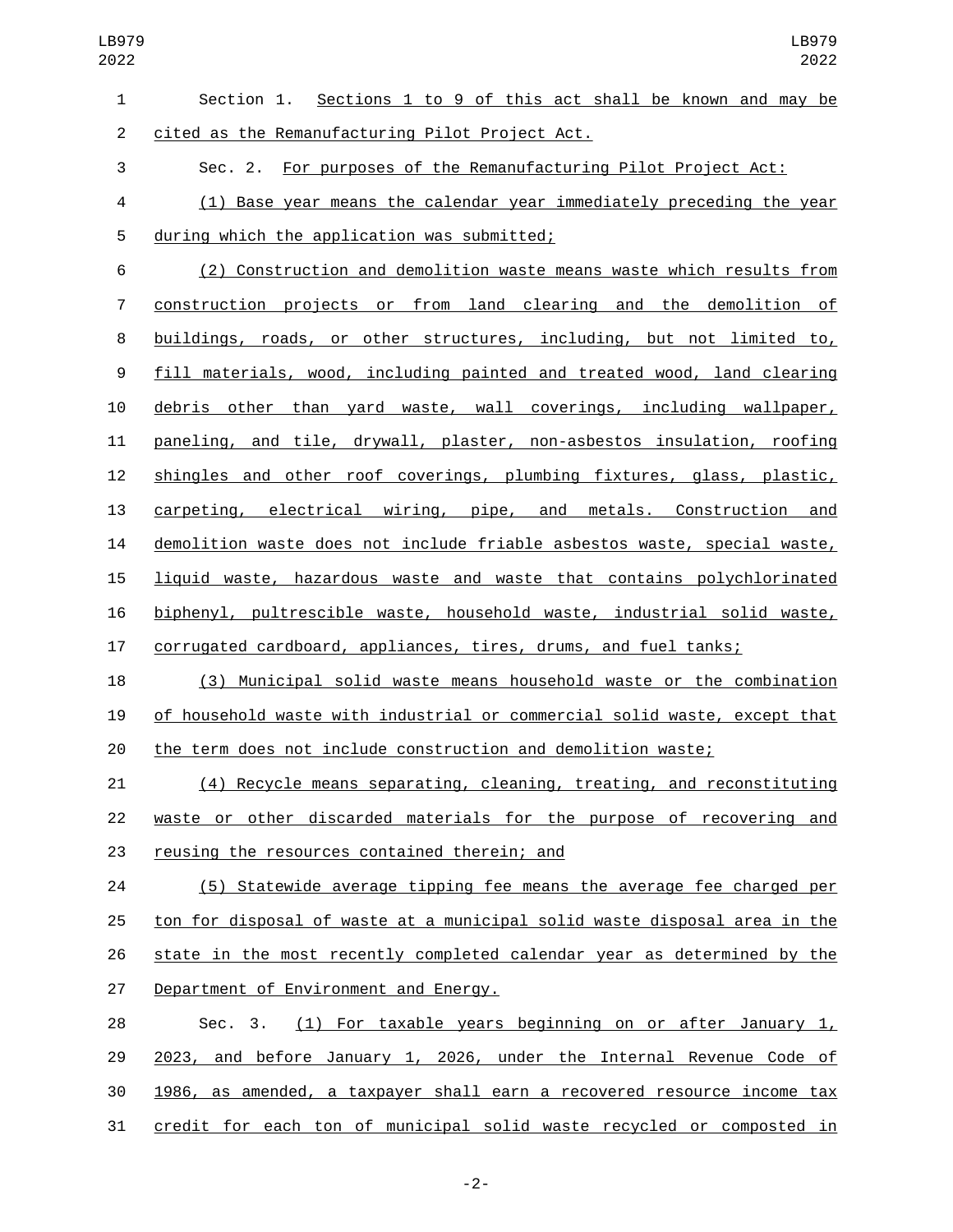Nebraska during the taxable year by the taxpayer in excess of the amount of the same type of municipal solid waste (a) recycled or composted in Nebraska during the base year by the taxpayer or (b) disposed of in a solid waste disposal area in Nebraska during the base year by the taxpayer. The municipal solid waste recycled or composted must be municipal solid waste that was generated by the taxpayer. The per-ton credit shall equal the statewide average tipping fee. The maximum tax credit earned by a taxpayer in a taxable year shall be twenty-five thousand dollars. The tax credit shall be refundable.

 (2) A taxpayer shall file an application for the tax credit with the Department of Environment and Energy. Applications may be filed at any time on or after the beginning of the taxable year for which the tax credit is to be claimed. Applications for tax credits shall be considered in the order in which they are received, except that the department shall give priority to applications that include partnerships between the taxpayer and a nonprofit organization, school district, community college area, village, city, county, or natural resources district. No tax credit shall be allowed unless an application is filed and approved.

 Sec. 4. If the Department of Environment and Energy determines that the application for a recovered resource income tax credit meets the requirements of the Remanufacturing Pilot Project Act, the department 22 shall approve the application, determine the base-year tonnage amount, set the tax-year tonnage amount used to determine the tentative tax 24 credit, authorize a tentative tax credit to the applicant within the limits set forth in sections 3 and 5 of this act, and certify to the applicant and the Department of Revenue the amount of tentative tax credit reserved for the applicant. No tax credit shall be allowed if the applicant fails to meet or exceed the tax-year tonnage amount established 29 during the application process.

 Sec. 5. The Department of Environment and Energy may approve tax credit applications up to the amount available in the Recovered Resource

-3-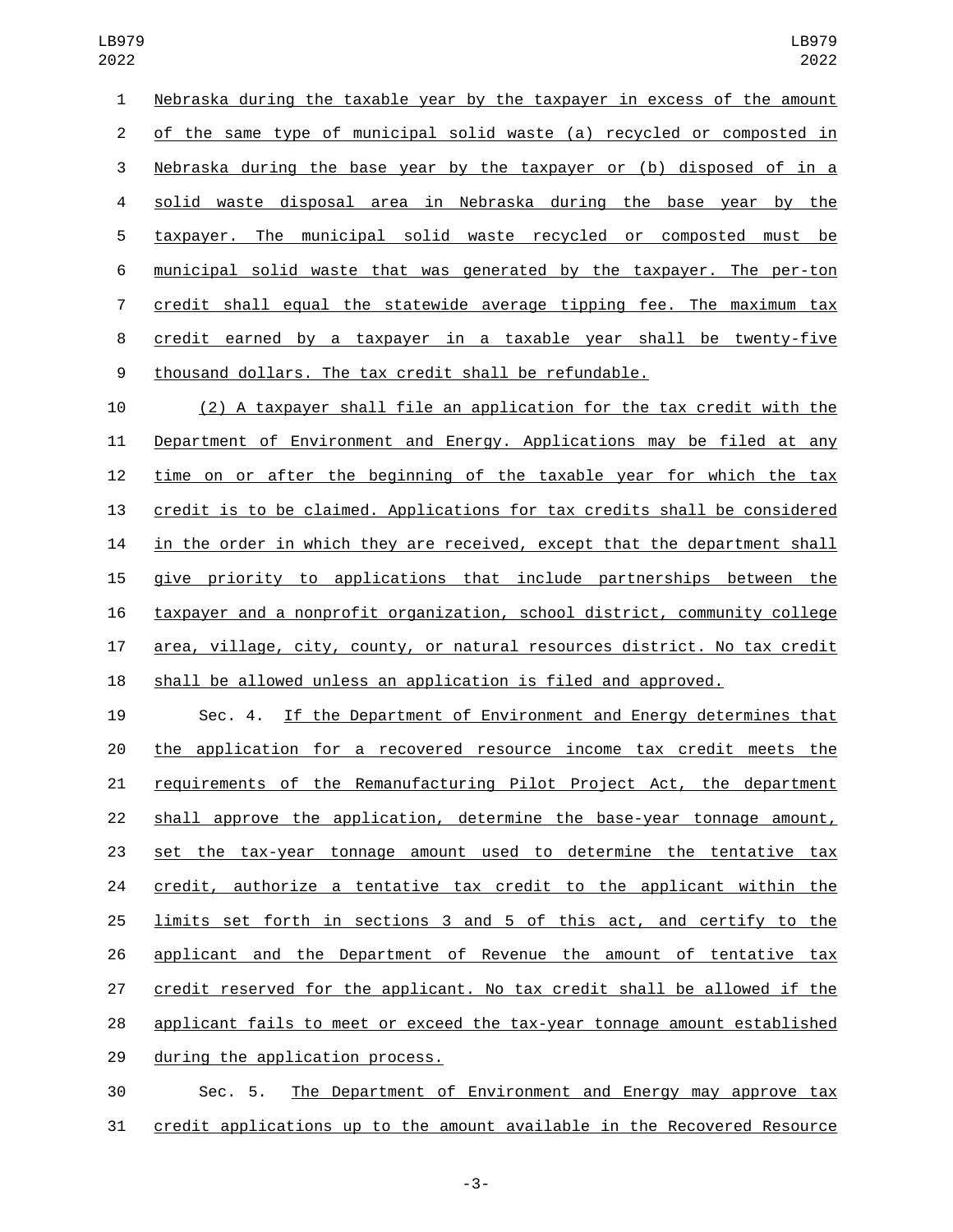Income Tax Credit Fund for each calendar year. An application for a tax credit for a taxable year other than a calendar year shall be applied against the limit for the calendar year during which the taxable year of the applicant ends. After applications for tax credits totaling the amount available in the fund have been approved for a calendar year, no further applications shall be approved for that calendar year. Tax credits shall be prorated among the approved applications filed on the 8 day the limit is exceeded. Sec. 6. Any recovered resource income tax credit allowable to a partnership, a limited liability company, a subchapter S corporation, a cooperative, including a cooperative exempt under section 521 of the Internal Revenue Code of 1986, as amended, a limited cooperative association, or an estate or trust may be distributed to the partners, members, shareholders, patrons, or beneficiaries in the same manner as

income is distributed for use against their income tax liabilities.

 Sec. 7. The Department of Revenue and the Environmental Quality Council may adopt and promulgate rules and regulations to carry out the Remanufacturing Pilot Project Act, including rules and regulations to permit verification of the validity of any recovered resource income tax 20 credit claimed.

 Sec. 8. The Recovered Resource Income Tax Credit Fund is created. The fund shall include fees credited to the fund pursuant to sections 81-1561, 81-15,162, and 81-15,163. The fund shall be used to reimburse the General Fund for recovered resource income tax credits, for the costs of administering the Remanufacturing Pilot Project Act, and for one-time expenses relating to the act. The Tax Commissioner shall certify the amount of recovered resource income tax credits used each year to the State Treasurer. Within ten days after the certification, the State Treasurer shall transfer the certified amount from the Recovered Resource Income Tax Credit Fund to the General Fund. Any funds reserved for tentative tax credits that are not claimed shall be returned to the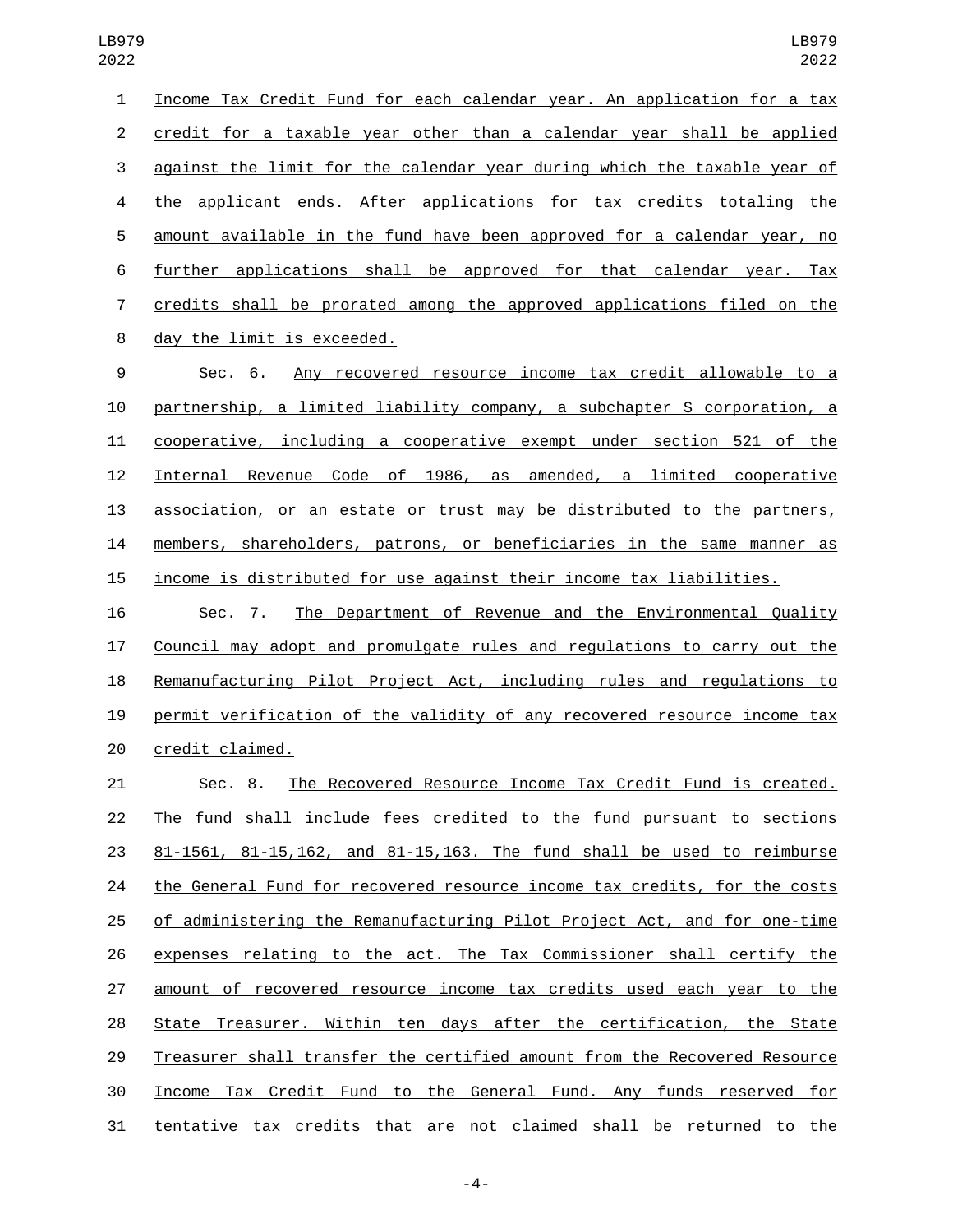original fund source in the same proportion as they were originally remitted to the Recovered Resource Income Tax Credit Fund. The Director of Environment and Energy may accept grants, contributions, or other funds from any private, federal, state, or public source to be used for purposes of the act and to be credited to the fund. Any money in the fund available for investment shall be invested by the state investment officer pursuant to the Nebraska Capital Expansion Act and the Nebraska 8 State Funds Investment Act. Sec. 9. The Remanufacturing Pilot Project Act terminates on 10 December 31, 2027. Sec. 10. Section 77-2715.07, Revised Statutes Supplement, 2021, is 12 amended to read: 77-2715.07 (1) There shall be allowed to qualified resident individuals as a nonrefundable credit against the income tax imposed by 15 the Nebraska Revenue Act of 1967: (a) A credit equal to the federal credit allowed under section 22 of 17 the Internal Revenue Code; and (b) A credit for taxes paid to another state as provided in section 19 77-2730. (2) There shall be allowed to qualified resident individuals against the income tax imposed by the Nebraska Revenue Act of 1967: (a) For returns filed reporting federal adjusted gross incomes of greater than twenty-nine thousand dollars, a nonrefundable credit equal to twenty-five percent of the federal credit allowed under section 21 of the Internal Revenue Code of 1986, as amended, except that for taxable years beginning or deemed to begin on or after January 1, 2015, such nonrefundable credit shall be allowed only if the individual would have received the federal credit allowed under section 21 of the code after adding back in any carryforward of a net operating loss that was deducted pursuant to such section in determining eligibility for the federal 

31 credit;

-5-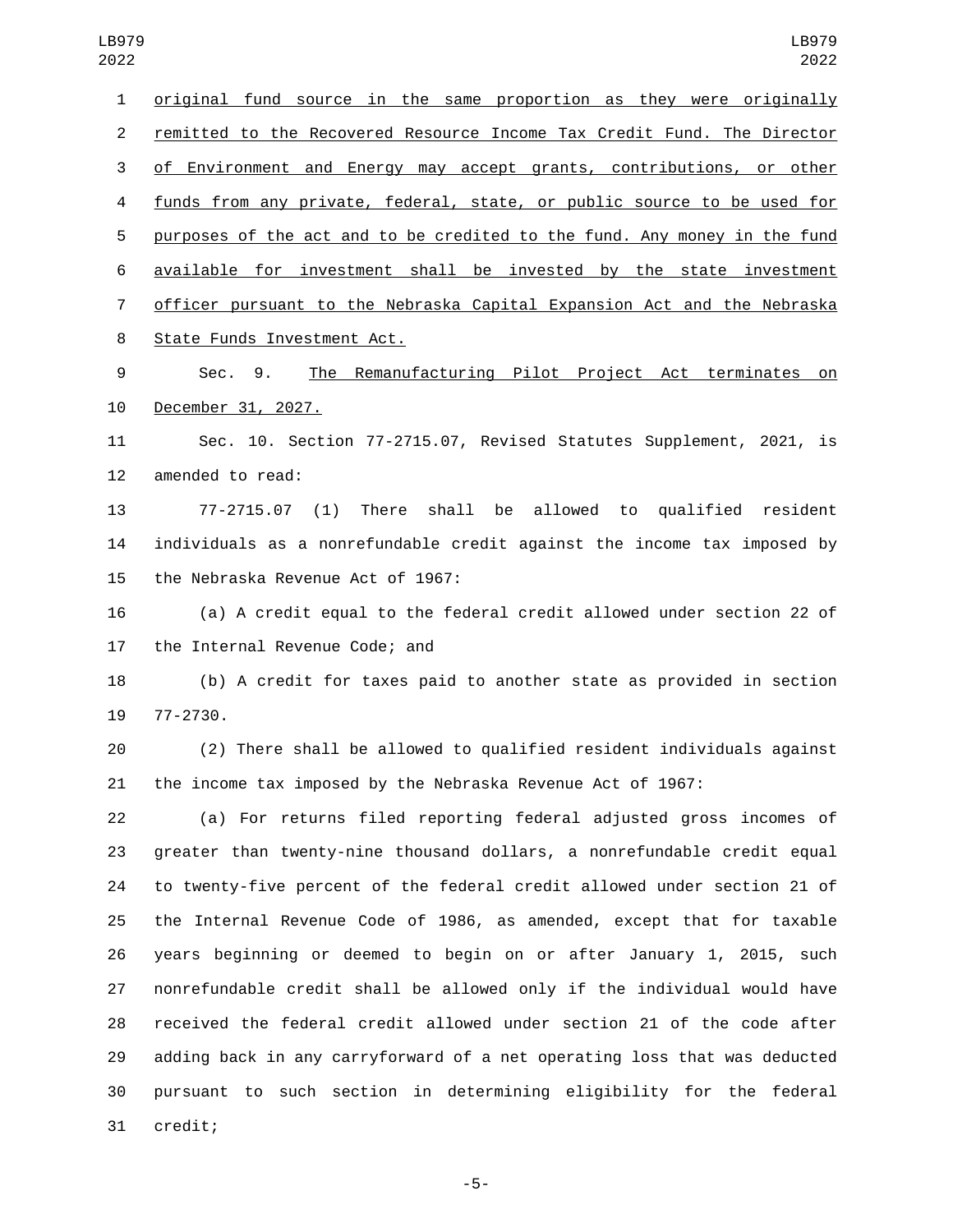(b) For returns filed reporting federal adjusted gross income of twenty-nine thousand dollars or less, a refundable credit equal to a percentage of the federal credit allowable under section 21 of the Internal Revenue Code of 1986, as amended, whether or not the federal credit was limited by the federal tax liability. The percentage of the federal credit shall be one hundred percent for incomes not greater than twenty-two thousand dollars, and the percentage shall be reduced by ten percent for each one thousand dollars, or fraction thereof, by which the reported federal adjusted gross income exceeds twenty-two thousand dollars, except that for taxable years beginning or deemed to begin on or after January 1, 2015, such refundable credit shall be allowed only if the individual would have received the federal credit allowed under section 21 of the code after adding back in any carryforward of a net operating loss that was deducted pursuant to such section in determining 15 eligibility for the federal credit;

 (c) A refundable credit as provided in section 77-5209.01 for individuals who qualify for an income tax credit as a qualified beginning farmer or livestock producer under the Beginning Farmer Tax Credit Act for all taxable years beginning or deemed to begin on or after January 1, 2006, under the Internal Revenue Code of 1986, as amended;

 (d) A refundable credit for individuals who qualify for an income tax credit under the Angel Investment Tax Credit Act, the Nebraska Advantage Microenterprise Tax Credit Act, the Nebraska Advantage Research and Development Act, or the Volunteer Emergency Responders Incentive Act; and

 (e) A refundable credit equal to ten percent of the federal credit allowed under section 32 of the Internal Revenue Code of 1986, as amended, except that for taxable years beginning or deemed to begin on or after January 1, 2015, such refundable credit shall be allowed only if the individual would have received the federal credit allowed under section 32 of the code after adding back in any carryforward of a net

-6-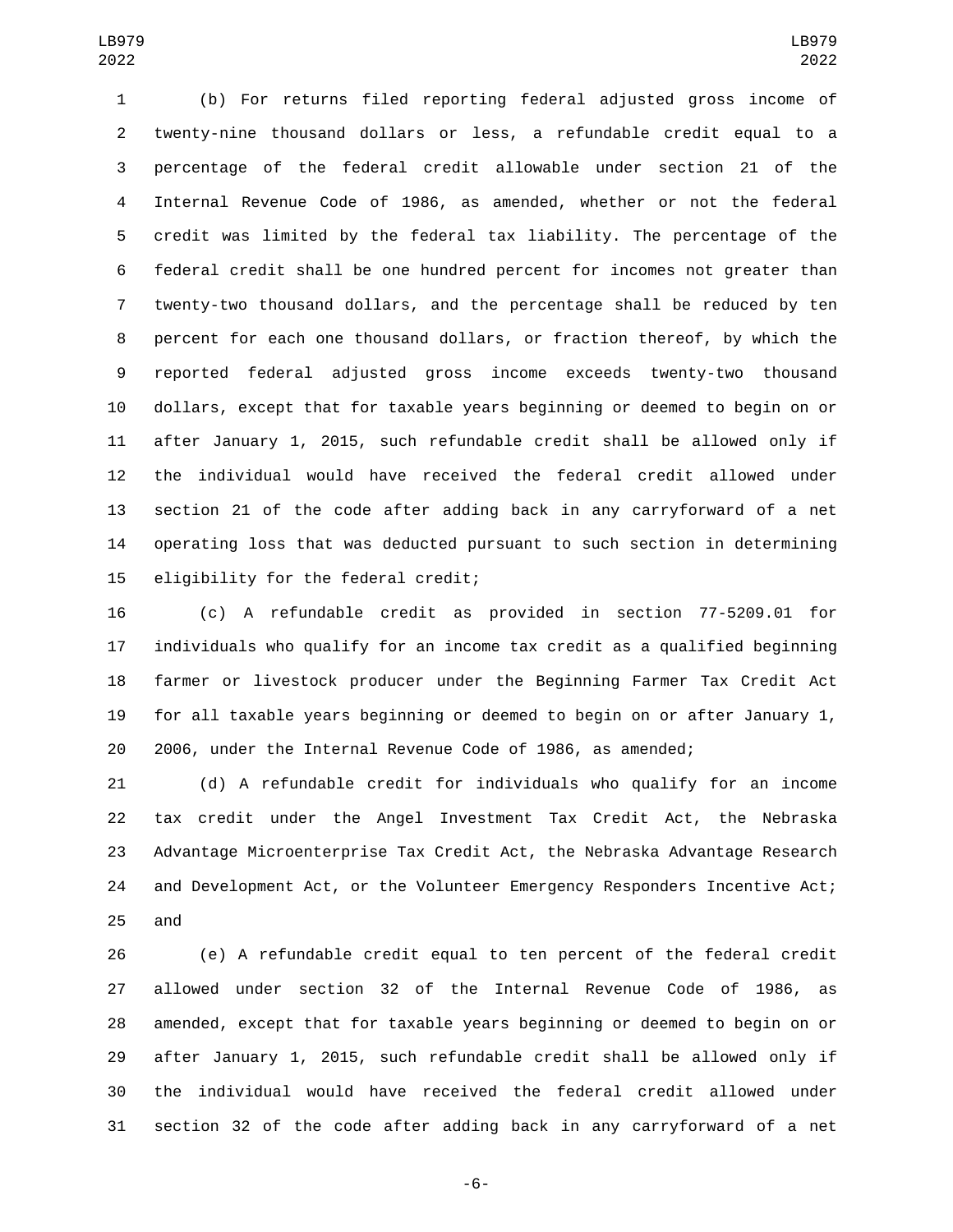operating loss that was deducted pursuant to such section in determining 2 eligibility for the federal credit.

 (3) There shall be allowed to all individuals as a nonrefundable credit against the income tax imposed by the Nebraska Revenue Act of 5 1967:

 (a) A credit for personal exemptions allowed under section 77-2716.01:

 (b) A credit for contributions to certified community betterment programs as provided in the Community Development Assistance Act. Each partner, each shareholder of an electing subchapter S corporation, each beneficiary of an estate or trust, or each member of a limited liability company shall report his or her share of the credit in the same manner and proportion as he or she reports the partnership, subchapter S corporation, estate, trust, or limited liability company income;

 (c) A credit for investment in a biodiesel facility as provided in 16 section 77-27,236;

 (d) A credit as provided in the New Markets Job Growth Investment 18 Act;

 (e) A credit as provided in the Nebraska Job Creation and Mainstreet 20 Revitalization Act;

(f) A credit to employers as provided in section 77-27,238; and

(g) A credit as provided in the Affordable Housing Tax Credit Act.

 (4) There shall be allowed as a credit against the income tax 24 imposed by the Nebraska Revenue Act of 1967:

 (a) A credit to all resident estates and trusts for taxes paid to 26 another state as provided in section 77-2730;

 (b) A credit to all estates and trusts for contributions to certified community betterment programs as provided in the Community 29 Development Assistance Act; and

 (c) A refundable credit for individuals who qualify for an income tax credit as an owner of agricultural assets under the Beginning Farmer

-7-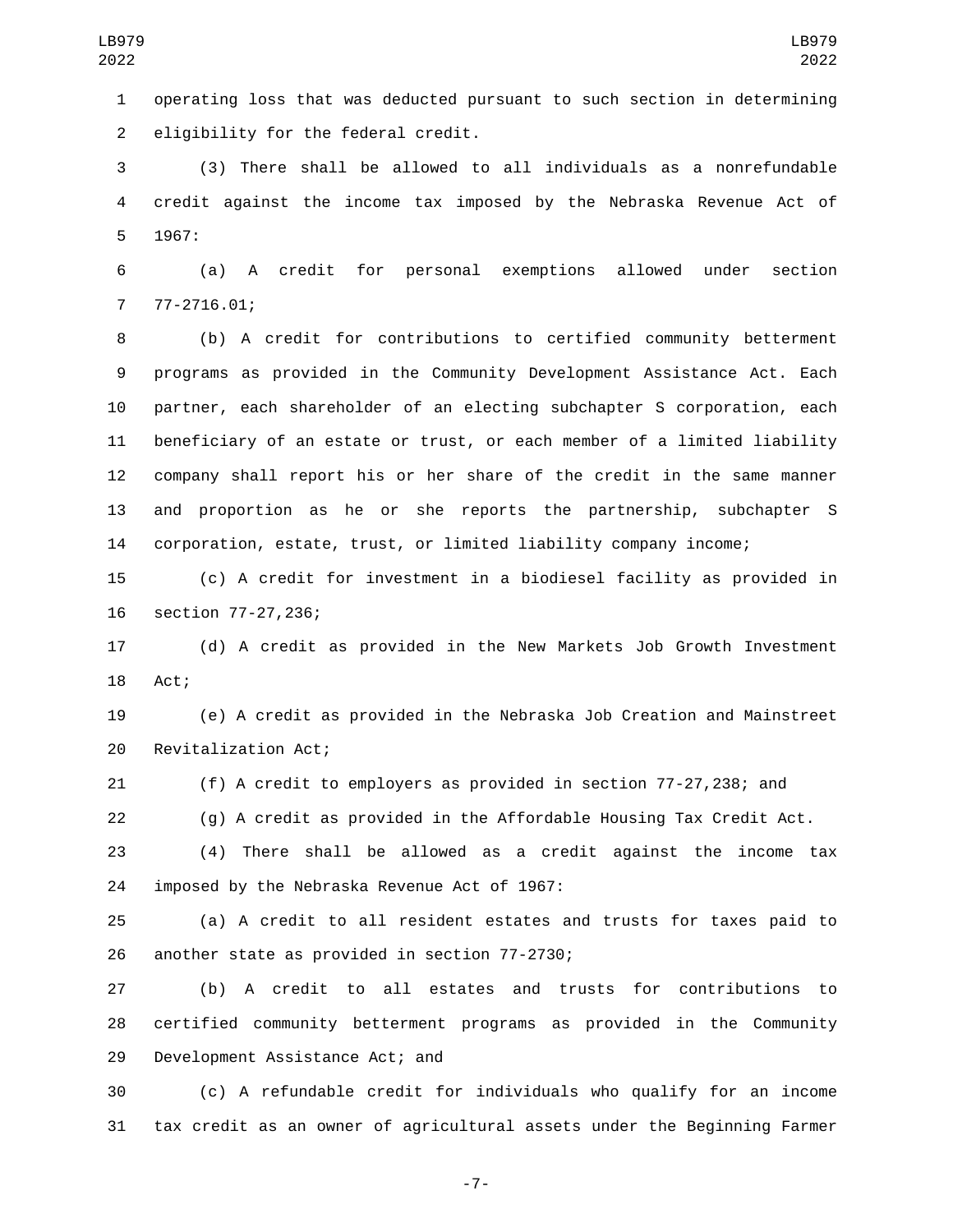Tax Credit Act for all taxable years beginning or deemed to begin on or after January 1, 2009, under the Internal Revenue Code of 1986, as amended. The credit allowed for each partner, shareholder, member, or beneficiary of a partnership, corporation, limited liability company, or estate or trust qualifying for an income tax credit as an owner of agricultural assets under the Beginning Farmer Tax Credit Act shall be equal to the partner's, shareholder's, member's, or beneficiary's portion of the amount of tax credit distributed pursuant to subsection (6) of 9 section 77-5211.

 (5)(a) For all taxable years beginning on or after January 1, 2007, and before January 1, 2009, under the Internal Revenue Code of 1986, as amended, there shall be allowed to each partner, shareholder, member, or beneficiary of a partnership, subchapter S corporation, limited liability company, or estate or trust a nonrefundable credit against the income tax imposed by the Nebraska Revenue Act of 1967 equal to fifty percent of the partner's, shareholder's, member's, or beneficiary's portion of the amount of franchise tax paid to the state under sections 77-3801 to 18 77-3807 by a financial institution.

 (b) For all taxable years beginning on or after January 1, 2009, under the Internal Revenue Code of 1986, as amended, there shall be allowed to each partner, shareholder, member, or beneficiary of a partnership, subchapter S corporation, limited liability company, or estate or trust a nonrefundable credit against the income tax imposed by the Nebraska Revenue Act of 1967 equal to the partner's, shareholder's, member's, or beneficiary's portion of the amount of franchise tax paid to the state under sections 77-3801 to 77-3807 by a financial institution.

 (c) Each partner, shareholder, member, or beneficiary shall report his or her share of the credit in the same manner and proportion as he or she reports the partnership, subchapter S corporation, limited liability company, or estate or trust income. If any partner, shareholder, member, or beneficiary cannot fully utilize the credit for that year, the credit

-8-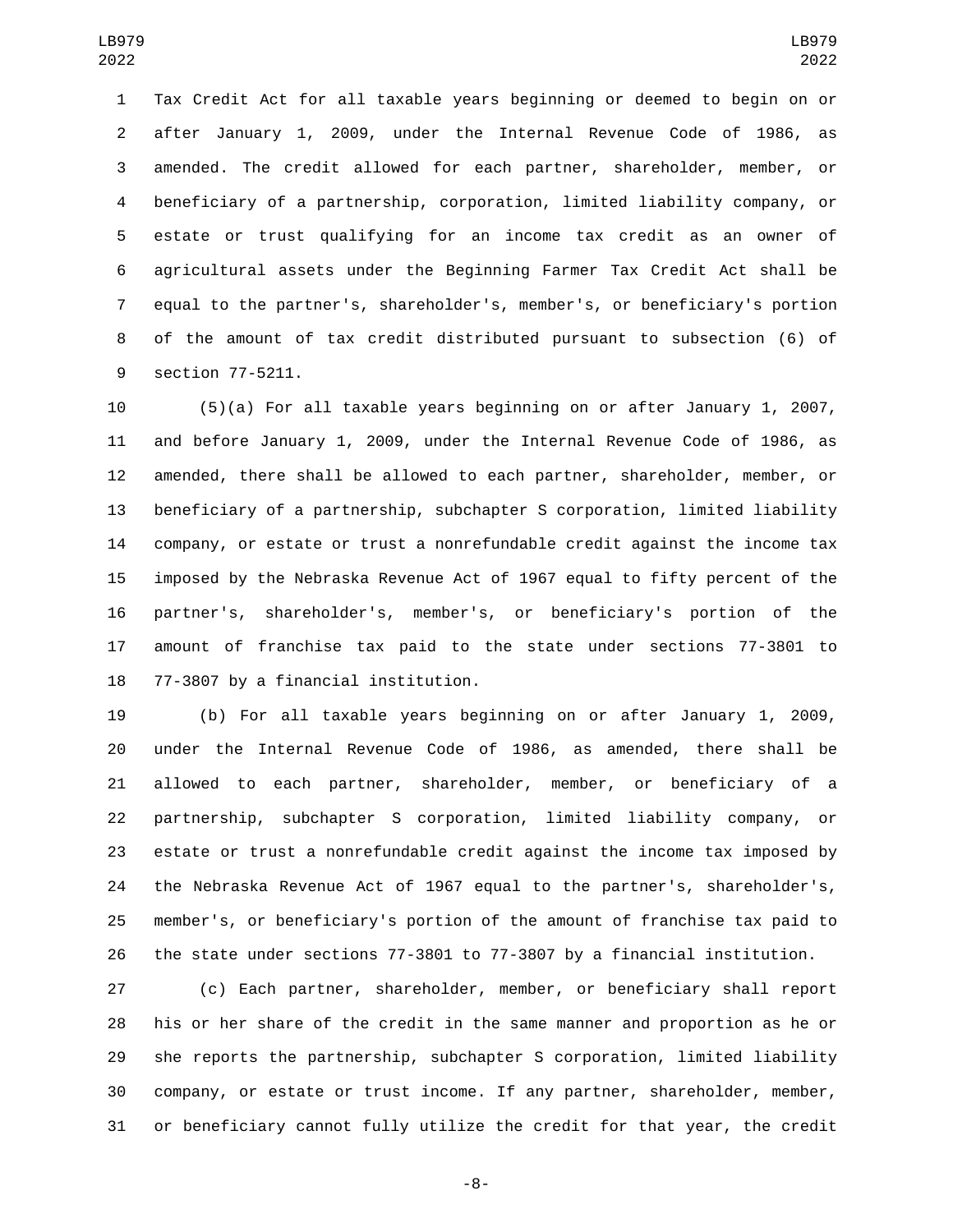1 may not be carried forward or back.

 (6) There shall be allowed to all individuals nonrefundable credits against the income tax imposed by the Nebraska Revenue Act of 1967 as provided in section 77-3604 and refundable credits against the income tax imposed by the Nebraska Revenue Act of 1967 as provided in section 6 77-3605.

 (7)(a) For taxable years beginning or deemed to begin on or after January 1, 2020, and before January 1, 2026, under the Internal Revenue Code of 1986, as amended, a nonrefundable credit against the income tax imposed by the Nebraska Revenue Act of 1967 in the amount of five thousand dollars shall be allowed to any individual who purchases a residence during the taxable year if such residence:

 (i) Is located within an area that has been declared an extremely 14 blighted area under section 18-2101.02;

(ii) Is the individual's primary residence; and

 (iii) Was not purchased from a family member of the individual or a 17 family member of the individual's spouse.

 (b) The credit provided in this subsection shall be claimed for the taxable year in which the residence is purchased. If the individual cannot fully utilize the credit for such year, the credit may be carried forward to subsequent taxable years until fully utilized.

 (c) No more than one credit may be claimed under this subsection 23 with respect to a single residence.

 (d) The credit provided in this subsection shall be subject to recapture by the Department of Revenue if the individual claiming the credit sells or otherwise transfers the residence or quits using the residence as his or her primary residence within five years after the end of the taxable year in which the credit was claimed.

 (e) For purposes of this subsection, family member means an individual's spouse, child, parent, brother, sister, grandchild, or grandparent, whether by blood, marriage, or adoption.

-9-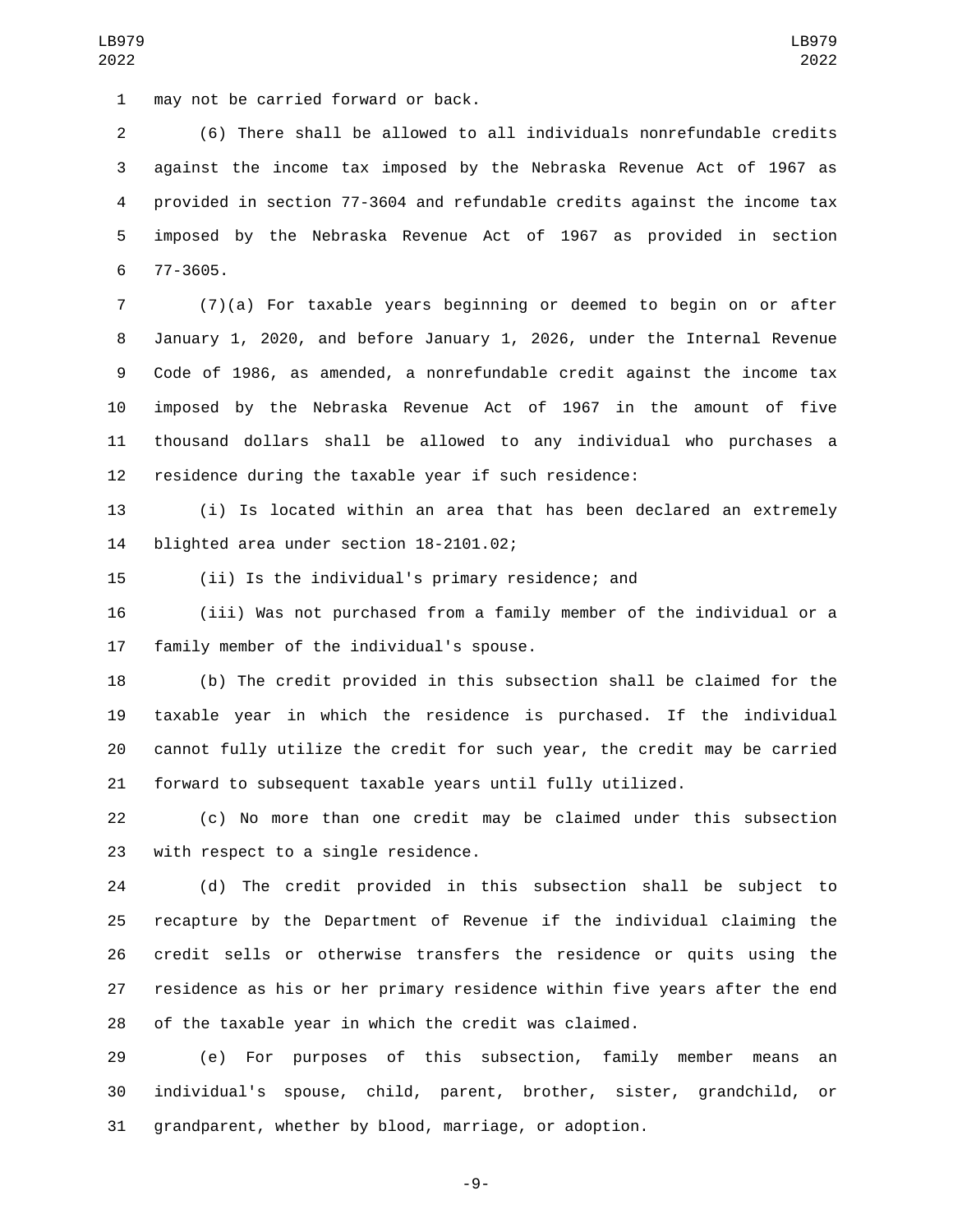(8) There shall be allowed to all individuals refundable credits against the income tax imposed by the Nebraska Revenue Act of 1967 as provided in the Nebraska Property Tax Incentive Act, the Remanufacturing 4 Pilot Project Act, and the Renewable Chemical Production Tax Credit Act.

 (9)(a) For taxable years beginning or deemed to begin on or after January 1, 2022, under the Internal Revenue Code of 1986, as amended, a refundable credit against the income tax imposed by the Nebraska Revenue Act of 1967 shall be allowed to the parent of a stillborn child if:

 (i) A fetal death certificate is filed pursuant to subsection (1) of 10 section 71-606 for such child;

 (ii) Such child had advanced to at least the twentieth week of 12 gestation; and

 (iii) Such child would have been a dependent of the individual 14 claiming the credit.

(b) The amount of the credit shall be two thousand dollars.

 (c) The credit shall be allowed for the taxable year in which the 17 stillbirth occurred.

 Sec. 11. Section 77-2717, Revised Statutes Cumulative Supplement, 2020, is amended to read:

 77-2717 (1)(a)(i) For taxable years beginning or deemed to begin before January 1, 2014, the tax imposed on all resident estates and trusts shall be a percentage of the federal taxable income of such estates and trusts as modified in section 77-2716, plus a percentage of the federal alternative minimum tax and the federal tax on premature or lump-sum distributions from qualified retirement plans. The additional taxes shall be recomputed by (A) substituting Nebraska taxable income for federal taxable income, (B) calculating what the federal alternative minimum tax would be on Nebraska taxable income and adjusting such calculations for any items which are reflected differently in the determination of federal taxable income, and (C) applying Nebraska rates to the result. The federal credit for prior year minimum tax, after the

-10-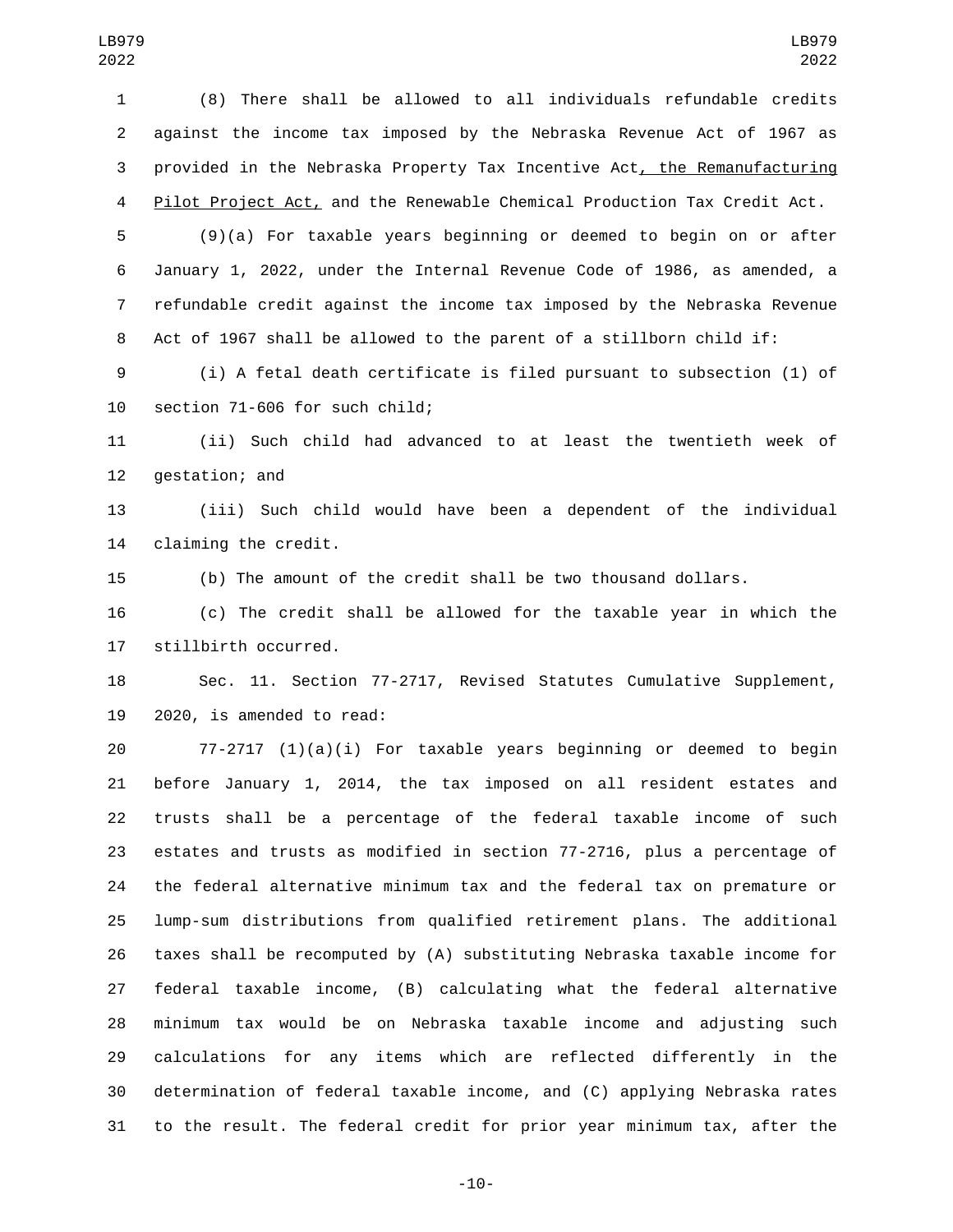recomputations required by the Nebraska Revenue Act of 1967, and the credits provided in the Nebraska Advantage Microenterprise Tax Credit Act and the Nebraska Advantage Research and Development Act shall be allowed as a reduction in the income tax due. A refundable income tax credit shall be allowed for all resident estates and trusts under the Angel Investment Tax Credit Act, the Nebraska Advantage Microenterprise Tax Credit Act, and the Nebraska Advantage Research and Development Act. A nonrefundable income tax credit shall be allowed for all resident estates and trusts as provided in the New Markets Job Growth Investment Act.

 (ii) For taxable years beginning or deemed to begin on or after January 1, 2014, the tax imposed on all resident estates and trusts shall be a percentage of the federal taxable income of such estates and trusts as modified in section 77-2716, plus a percentage of the federal tax on premature or lump-sum distributions from qualified retirement plans. The additional taxes shall be recomputed by substituting Nebraska taxable income for federal taxable income and applying Nebraska rates to the result. The credits provided in the Nebraska Advantage Microenterprise Tax Credit Act and the Nebraska Advantage Research and Development Act shall be allowed as a reduction in the income tax due. A refundable income tax credit shall be allowed for all resident estates and trusts under the Angel Investment Tax Credit Act, the Nebraska Advantage Microenterprise Tax Credit Act, the Nebraska Advantage Research and Development Act, the Nebraska Property Tax Incentive Act, the 24 Remanufacturing Pilot Project Act, and the Renewable Chemical Production Tax Credit Act. A nonrefundable income tax credit shall be allowed for all resident estates and trusts as provided in the Nebraska Job Creation and Mainstreet Revitalization Act, the New Markets Job Growth Investment Act, the School Readiness Tax Credit Act, the Affordable Housing Tax 29 Credit Act, and section 77-27,238.

 (b) The tax imposed on all nonresident estates and trusts shall be the portion of the tax imposed on resident estates and trusts which is

-11-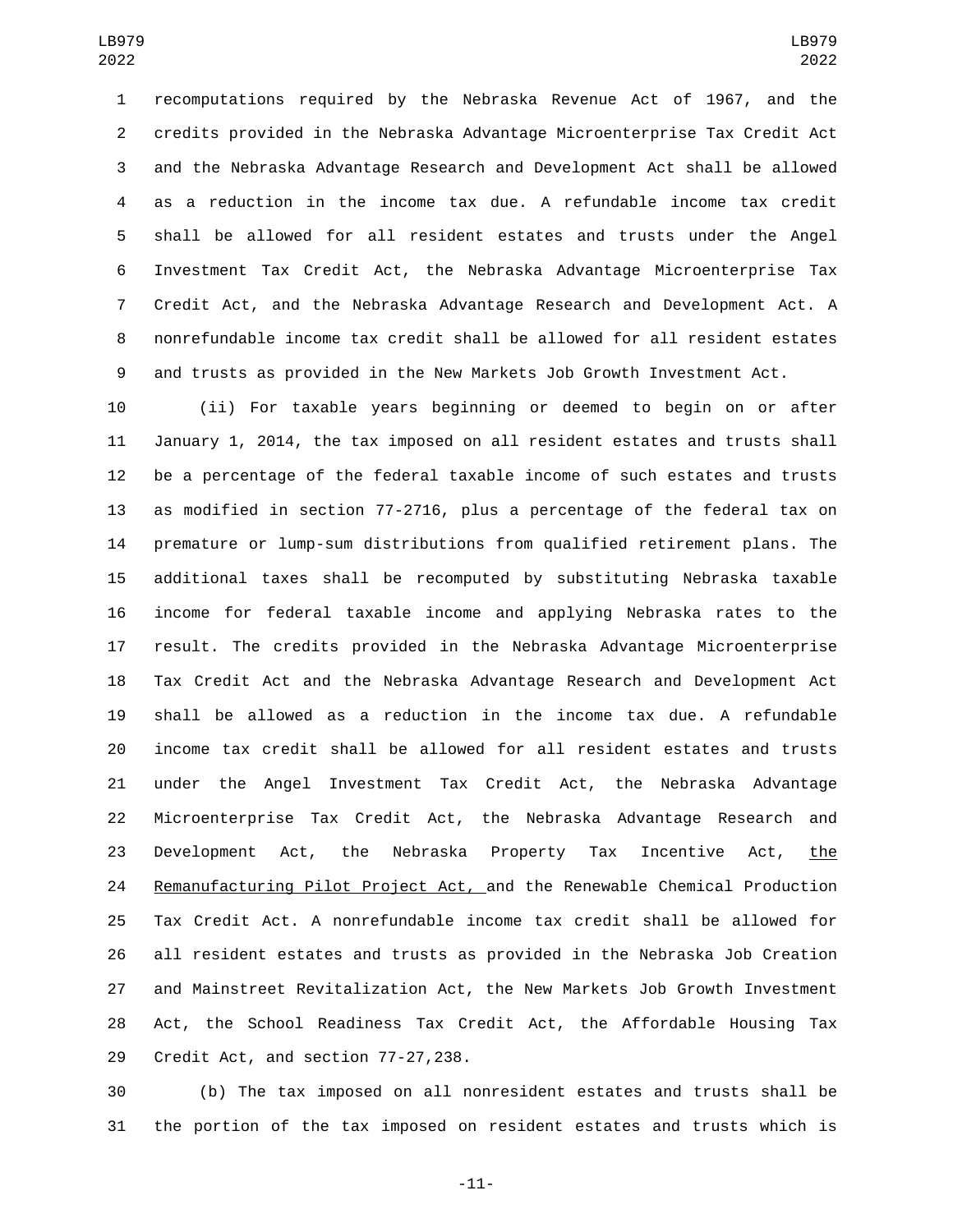attributable to the income derived from sources within this state. The tax which is attributable to income derived from sources within this state shall be determined by multiplying the liability to this state for a resident estate or trust with the same total income by a fraction, the numerator of which is the nonresident estate's or trust's Nebraska income as determined by sections 77-2724 and 77-2725 and the denominator of which is its total federal income after first adjusting each by the amounts provided in section 77-2716. The federal credit for prior year minimum tax, after the recomputations required by the Nebraska Revenue Act of 1967, reduced by the percentage of the total income which is attributable to income from sources outside this state, and the credits provided in the Nebraska Advantage Microenterprise Tax Credit Act and the Nebraska Advantage Research and Development Act shall be allowed as a reduction in the income tax due. A refundable income tax credit shall be allowed for all nonresident estates and trusts under the Angel Investment Tax Credit Act, the Nebraska Advantage Microenterprise Tax Credit Act, the Nebraska Advantage Research and Development Act, the Nebraska 18 Property Tax Incentive Act, the Remanufacturing Pilot Project Act, and the Renewable Chemical Production Tax Credit Act. A nonrefundable income tax credit shall be allowed for all nonresident estates and trusts as provided in the Nebraska Job Creation and Mainstreet Revitalization Act, the New Markets Job Growth Investment Act, the School Readiness Tax Credit Act, the Affordable Housing Tax Credit Act, and section 77-27,238.

 (2) In all instances wherein a fiduciary income tax return is required under the provisions of the Internal Revenue Code, a Nebraska fiduciary return shall be filed, except that a fiduciary return shall not be required to be filed regarding a simple trust if all of the trust's beneficiaries are residents of the State of Nebraska, all of the trust's income is derived from sources in this state, and the trust has no federal tax liability. The fiduciary shall be responsible for making the return for the estate or trust for which he or she acts, whether the

-12-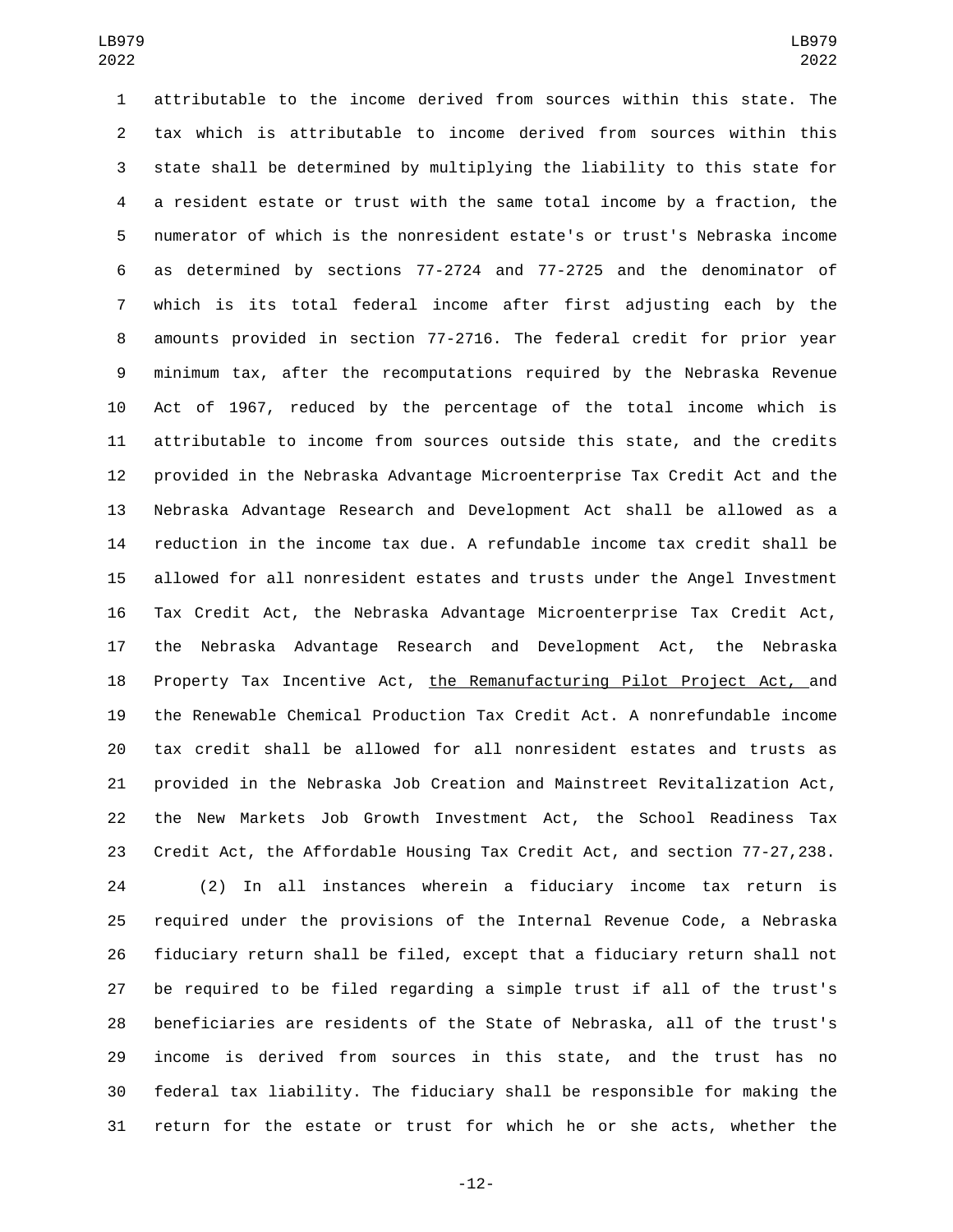income be taxable to the estate or trust or to the beneficiaries thereof. The fiduciary shall include in the return a statement of each beneficiary's distributive share of net income when such income is 4 taxable to such beneficiaries.

 (3) The beneficiaries of such estate or trust who are residents of this state shall include in their income their proportionate share of such estate's or trust's federal income and shall reduce their Nebraska tax liability by their proportionate share of the credits as provided in the Angel Investment Tax Credit Act, the Nebraska Advantage Microenterprise Tax Credit Act, the Nebraska Advantage Research and Development Act, the Nebraska Job Creation and Mainstreet Revitalization Act, the New Markets Job Growth Investment Act, the School Readiness Tax Credit Act, the Affordable Housing Tax Credit Act, the Nebraska Property 14 Tax Incentive Act, the Remanufacturing Pilot Project Act, the Renewable Chemical Production Tax Credit Act, and section 77-27,238. There shall be allowed to a beneficiary a refundable income tax credit under the Beginning Farmer Tax Credit Act for all taxable years beginning or deemed to begin on or after January 1, 2001, under the Internal Revenue Code of 19 1986, as amended.

 (4) If any beneficiary of such estate or trust is a nonresident during any part of the estate's or trust's taxable year, he or she shall file a Nebraska income tax return which shall include (a) in Nebraska adjusted gross income that portion of the estate's or trust's Nebraska income, as determined under sections 77-2724 and 77-2725, allocable to his or her interest in the estate or trust and (b) a reduction of the Nebraska tax liability by his or her proportionate share of the credits as provided in the Angel Investment Tax Credit Act, the Nebraska Advantage Microenterprise Tax Credit Act, the Nebraska Advantage Research and Development Act, the Nebraska Job Creation and Mainstreet Revitalization Act, the New Markets Job Growth Investment Act, the School Readiness Tax Credit Act, the Affordable Housing Tax Credit Act, the

-13-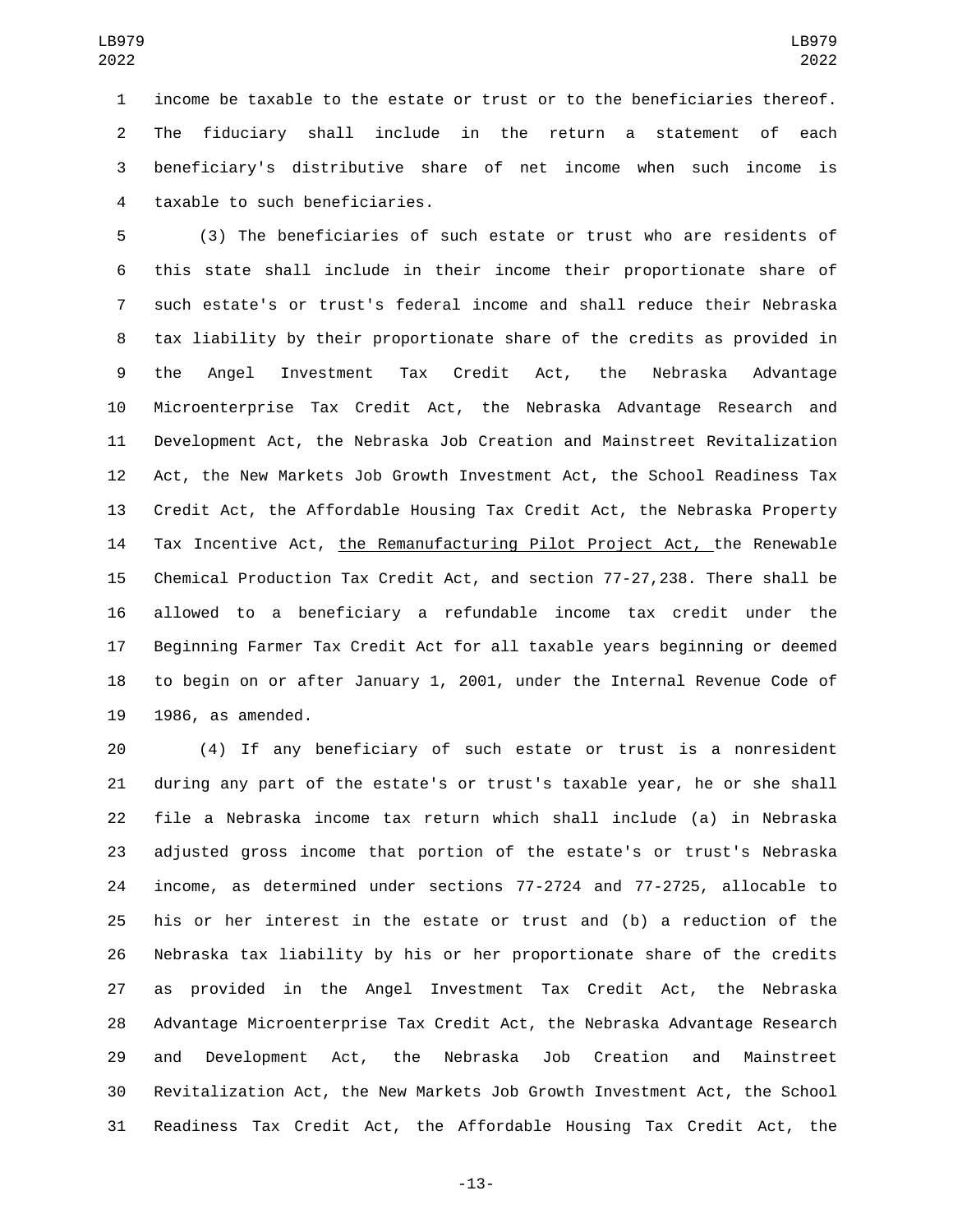Nebraska Property Tax Incentive Act, the Remanufacturing Pilot Project Act, the Renewable Chemical Production Tax Credit Act, and section 77-27,238 and shall execute and forward to the fiduciary, on or before the original due date of the Nebraska fiduciary return, an agreement which states that he or she will file a Nebraska income tax return and pay income tax on all income derived from or connected with sources in this state, and such agreement shall be attached to the Nebraska 8 fiduciary return for such taxable year.

 (5) In the absence of the nonresident beneficiary's executed agreement being attached to the Nebraska fiduciary return, the estate or trust shall remit a portion of such beneficiary's income which was derived from or attributable to Nebraska sources with its Nebraska return for the taxable year. For taxable years beginning or deemed to begin before January 1, 2013, the amount of remittance, in such instance, shall be the highest individual income tax rate determined under section 77-2715.02 multiplied by the nonresident beneficiary's share of the estate or trust income which was derived from or attributable to sources within this state. For taxable years beginning or deemed to begin on or after January 1, 2013, the amount of remittance, in such instance, shall be the highest individual income tax rate determined under section 77-2715.03 multiplied by the nonresident beneficiary's share of the estate or trust income which was derived from or attributable to sources within this state. The amount remitted shall be allowed as a credit against the Nebraska income tax liability of the beneficiary.

 (6) The Tax Commissioner may allow a nonresident beneficiary to not file a Nebraska income tax return if the nonresident beneficiary's only source of Nebraska income was his or her share of the estate's or trust's income which was derived from or attributable to sources within this state, the nonresident did not file an agreement to file a Nebraska income tax return, and the estate or trust has remitted the amount required by subsection (5) of this section on behalf of such nonresident

-14-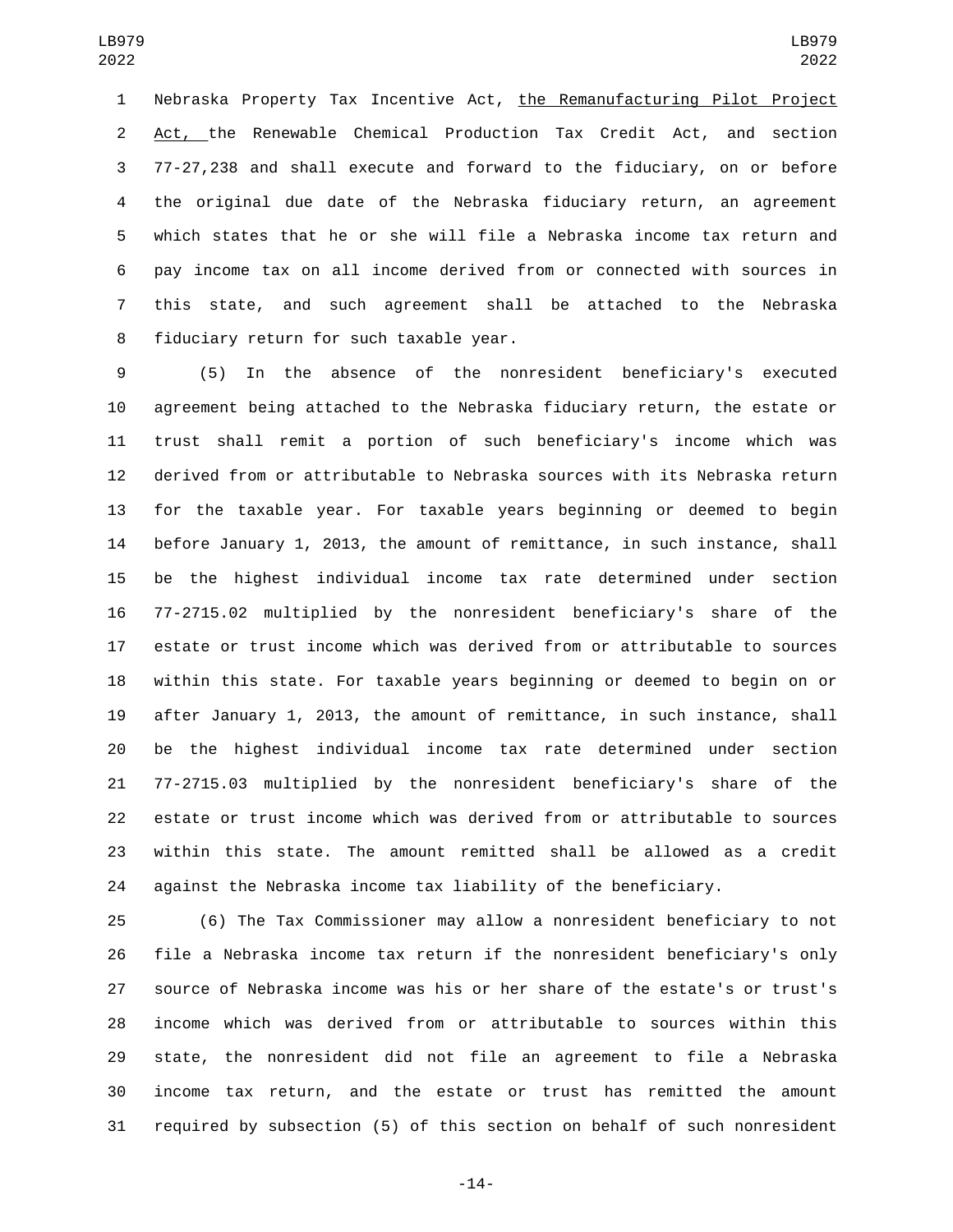beneficiary. The amount remitted shall be retained in satisfaction of the Nebraska income tax liability of the nonresident beneficiary.

 (7) For purposes of this section, unless the context otherwise requires, simple trust shall mean any trust instrument which (a) requires that all income shall be distributed currently to the beneficiaries, (b) does not allow amounts to be paid, permanently set aside, or used in the tax year for charitable purposes, and (c) does not distribute amounts allocated in the corpus of the trust. Any trust which does not qualify as 9 a simple trust shall be deemed a complex trust.

 (8) For purposes of this section, any beneficiary of an estate or trust that is a grantor trust of a nonresident shall be disregarded and this section shall apply as though the nonresident grantor was the 13 beneficiary.

 Sec. 12. Section 77-2734.03, Revised Statutes Cumulative Supplement, 15 2020, is amended to read:

 77-2734.03 (1)(a) For taxable years commencing prior to January 1, 1997, any (i) insurer paying a tax on premiums and assessments pursuant to section 77-908 or 81-523, (ii) electric cooperative organized under the Joint Public Power Authority Act, or (iii) credit union shall be credited, in the computation of the tax due under the Nebraska Revenue Act of 1967, with the amount paid during the taxable year as taxes on such premiums and assessments and taxes in lieu of intangible tax.

 (b) For taxable years commencing on or after January 1, 1997, any insurer paying a tax on premiums and assessments pursuant to section 77-908 or 81-523, any electric cooperative organized under the Joint Public Power Authority Act, or any credit union shall be credited, in the computation of the tax due under the Nebraska Revenue Act of 1967, with the amount paid during the taxable year as (i) taxes on such premiums and assessments included as Nebraska premiums and assessments under section 77-2734.05 and (ii) taxes in lieu of intangible tax.

(c) For taxable years commencing or deemed to commence prior to, on,

-15-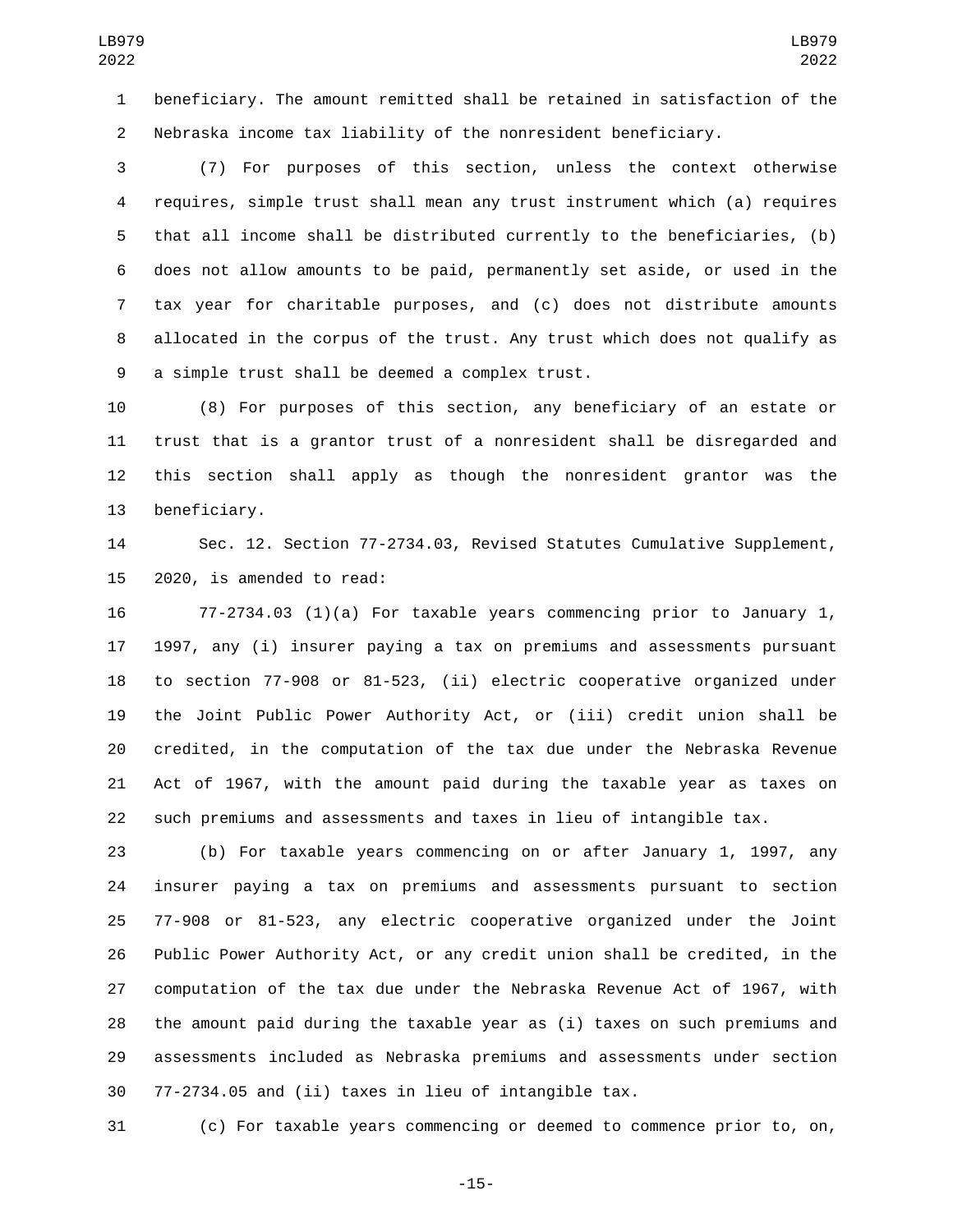or after January 1, 1998, any insurer paying a tax on premiums and assessments pursuant to section 77-908 or 81-523 shall be credited, in the computation of the tax due under the Nebraska Revenue Act of 1967, with the amount paid during the taxable year as assessments allowed as an offset against premium and related retaliatory tax liability pursuant to 6 section 44-4233.

 (2) There shall be allowed to corporate taxpayers a tax credit for contributions to community betterment programs as provided in the 9 Community Development Assistance Act.

 (3) There shall be allowed to corporate taxpayers a refundable income tax credit under the Beginning Farmer Tax Credit Act for all taxable years beginning or deemed to begin on or after January 1, 2001, under the Internal Revenue Code of 1986, as amended.

 (4) The changes made to this section by Laws 2004, LB 983, apply to motor fuels purchased during any tax year ending or deemed to end on or after January 1, 2005, under the Internal Revenue Code of 1986, as 17 amended.

 (5) There shall be allowed to corporate taxpayers refundable income tax credits under the Nebraska Advantage Microenterprise Tax Credit Act, the Nebraska Advantage Research and Development Act, the Nebraska Property Tax Incentive Act, the Remanufacturing Pilot Project Act, and 22 the Renewable Chemical Production Tax Credit Act.

 (6) There shall be allowed to corporate taxpayers a nonrefundable income tax credit for investment in a biodiesel facility as provided in 25 section 77-27,236.

 (7) There shall be allowed to corporate taxpayers a nonrefundable income tax credit as provided in the Nebraska Job Creation and Mainstreet Revitalization Act, the New Markets Job Growth Investment Act, the School Readiness Tax Credit Act, the Affordable Housing Tax Credit Act, and 30 section 77-27,238.

Sec. 13. Section 81-1558, Revised Statutes Cumulative Supplement,

-16-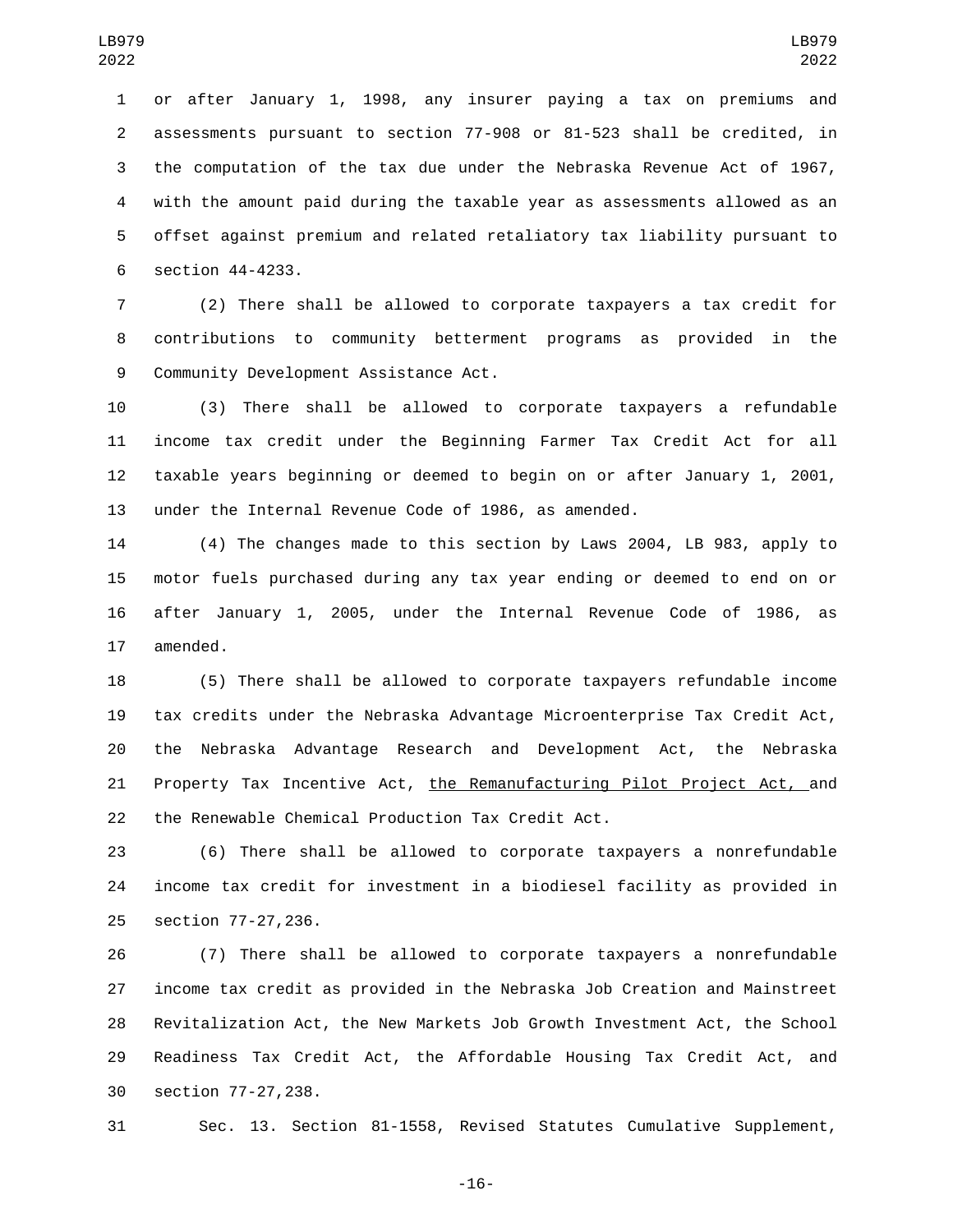1 2020, is amended to read:

 81-1558 There is hereby created within the state treasury a fund to be known as the Nebraska Litter Reduction and Recycling Fund. Money The proceeds of the fee imposed by sections 81-1559 to 81-1560.02, money received by the department as gifts, donations, or contributions toward 6 the goals stated in section 81-1535, and money received by the department for nonprofit activities concerning litter reduction and recycling, including, but not limited to, honoraria, literature furnished by the department, and funds realized as reimbursement for expenses in conducting educational forums, shall be remitted to the State Treasurer for credit to such fund. The fund shall also include the proceeds of the fees imposed by sections 81-1559 to 81-1560.02 that are credited to the 13 fund pursuant to section 81-1561. The fund shall to be used for the administration and enforcement of the Nebraska Litter Reduction and 15 Recycling Act. Any money in the fund Nebraska Litter Reduction and Recycling Fund available for investment shall be invested by the state investment officer pursuant to the Nebraska Capital Expansion Act and the 18 Nebraska State Funds Investment Act.

 Sec. 14. Section 81-1561, Revised Statutes Cumulative Supplement, 20 2020, is amended to read:

 81-1561 (1) The Tax Commissioner shall deduct and withhold from the litter fee collected a fee sufficient to reimburse himself or herself for the cost of collecting and administering the litter fee and shall deposit such collection fee in the Litter Fee Collection Fund which is hereby created. The Litter Fee Collection Fund shall be appropriated to the Department of Revenue. Any money in the Litter Fee Collection Fund available for investment shall be invested by the state investment officer pursuant to the Nebraska Capital Expansion Act and the Nebraska 29 State Funds Investment Act.

 (2) The Tax Commissioner shall remit the balance of the litter fee collections to the State Treasurer for credit as follows: the Department

-17-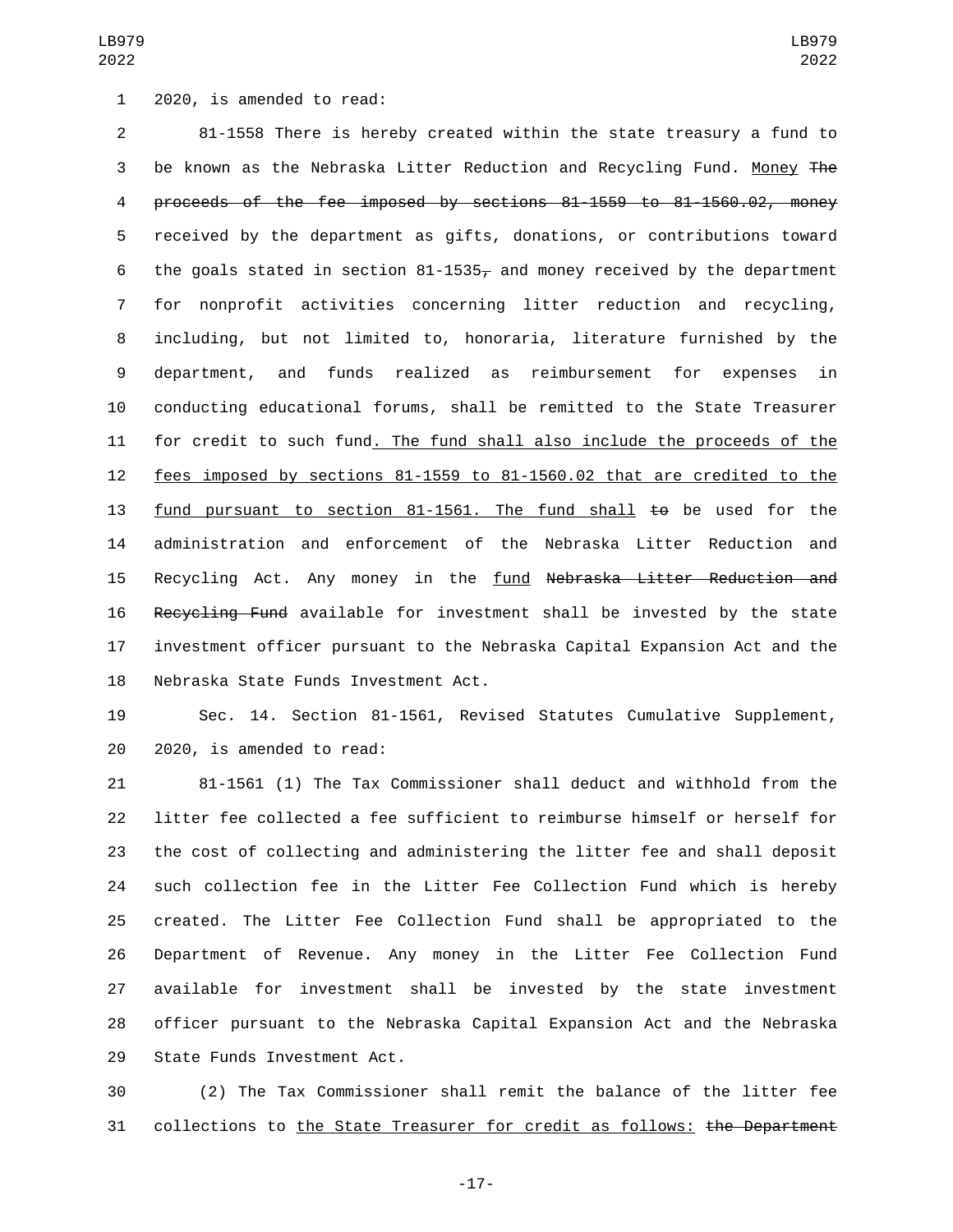1 of Environment and Energy. The department

 (a) Prior to January 1, 2027, ninety percent shall be credited to the Nebraska Litter Reduction and Recycling Fund and ten percent shall be credited to the Recovered Resource Income Tax Credit Fund; and

 (b) On and after January 1, 2027, one hundred percent shall be credited to the Nebraska Litter Reduction and Recycling Fund.

 (3) The Department of Environment and Energy shall allocate and distribute funds from the Nebraska Litter Reduction and Recycling Fund in percentage amounts to be determined by the council on an annual basis, after a public hearing on a date to be determined by the council, for the 11 following activities:

 (a) Programs of public education, motivation, and participation aimed at creating an ethic conducive to the reduction of litter, establishing an attitude against littering and a desire for a clean environment, and securing greater awareness of and compliance with 16 antilitter laws. Such programs shall include:

 (i) The distribution of informative materials to elementary and 18 secondary schools;

(ii) The purchase and erection of roadside signs;

 (iii) The organization and operation of cleanup drives conducted by local agencies and organizations using volunteer help;

 (iv) Grants to state and local government units and agencies and private organizations for developing and conducting antilitter programs; and

 (v) Any other public information method selected by the department, 26 including the use of media;

 (b) Cleanup of public highways, waterways, recreation lands, urban areas, and public places within the state, including, but not limited to: (i) Grants to cities and counties for payment of personnel employed 30 in the pickup of litter;

(ii) Grants for programs aimed at increasing the use of youth and

-18-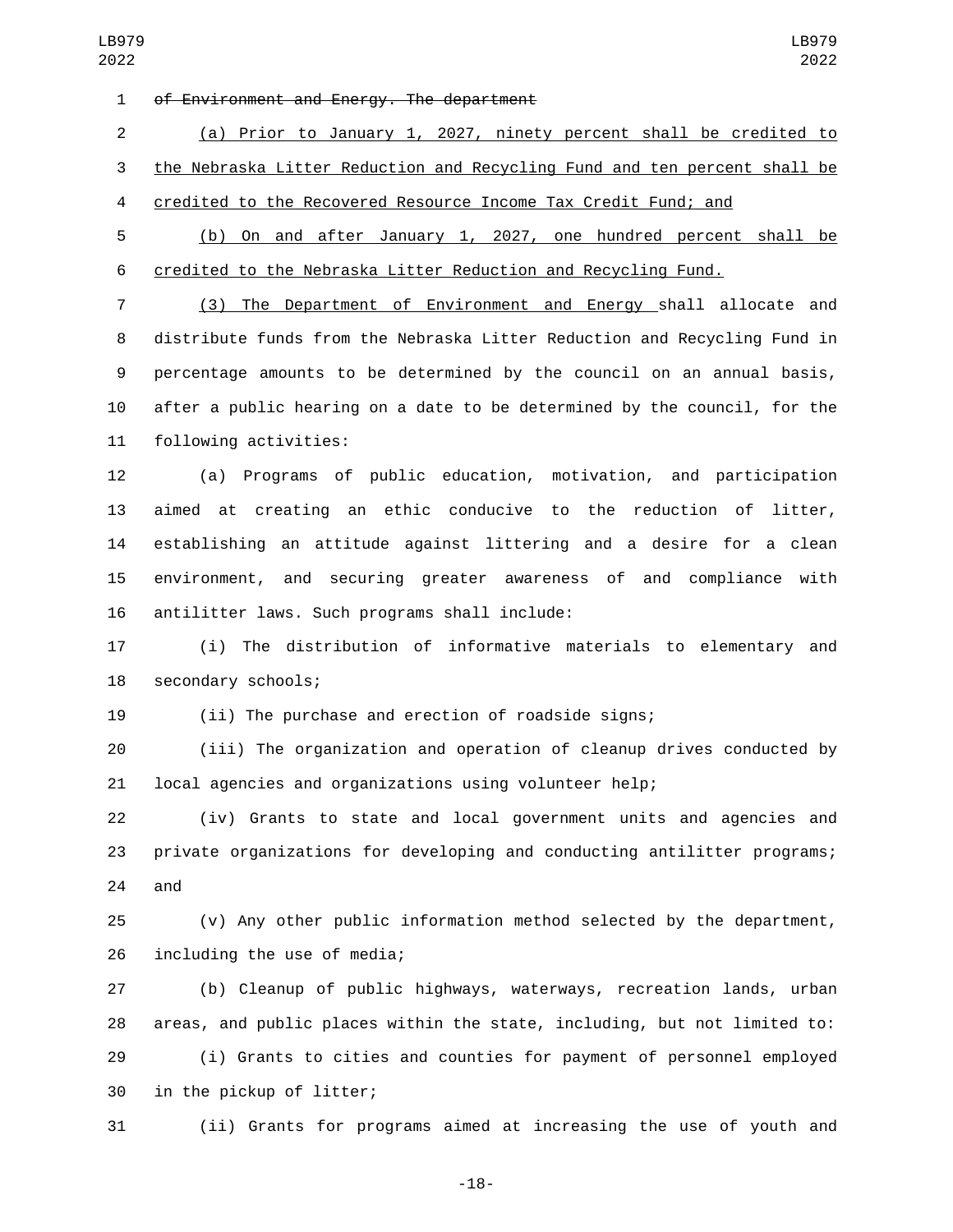unemployed persons in seasonal and part-time litter pickup programs and to establish work release and other programs to carry out the purposes of 3 the Nebraska Litter Reduction and Recycling Act;

 (iii) Grants to public and private agencies and persons to conduct surveys of amounts and composition of litter and rates of littering; and

 (iv) Grants to public and private agencies and persons for research and development in the fields of litter reduction, removal, and disposal, including the evaluation of behavioral science techniques in litter control and the development of new equipment, and to implement such 10 research and development when appropriate; and

 (c) New or improved community recycling and source separation 12 programs, including, but not limited to:

 (i) Expansion of existing and creation of new community recycling 14 centers;

 (ii) Expansion of existing and creation of new source separation 16 programs;

 (iii) Research and evaluation of markets for the materials and products recovered in source separation and recycling programs; and

 (iv) Providing advice and assistance on matters relating to recycling and source separation, including information and consultation on available technology, operating procedures, organizational arrangements, markets for materials and products recovered in recycling and source separation, transportation alternatives, and publicity 24 techniques.

 (4) Funds credited to the Recovered Resource Income Tax Credit Fund pursuant to subdivision (2)(a) of this section shall be considered as being used for the purposes specified in subdivision (3)(c) of this 28 section.

 Sec. 15. Section 81-1565, Reissue Revised Statutes of Nebraska, is 30 amended to read:

81-1565 The department shall adopt guidelines for the determination

-19-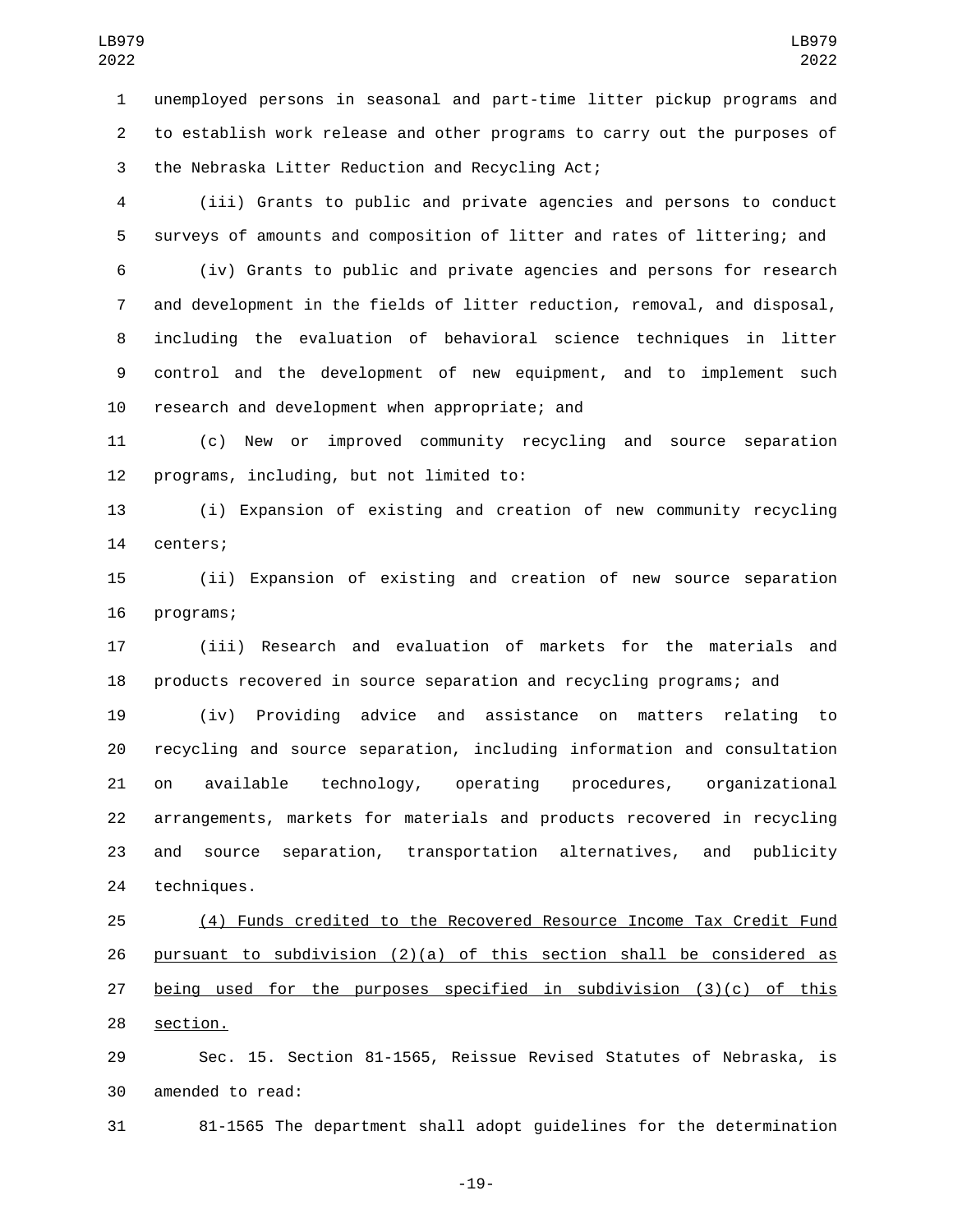of eligibility of public and private agencies and persons to receive funds pursuant to the Nebraska Litter Reduction and Recycling Act and the determination of qualification and suitability of plans submitted by such agencies and persons consistent with the purposes of the act. A taxpayer who has applied for a tax credit under the Remanufacturing Pilot Project Act shall be ineligible to receive funds pursuant to the Nebraska Litter Reduction and Recycling Act for the year for which the tax credit 8 application is approved.

 Sec. 16. Section 81-1566, Revised Statutes Cumulative Supplement, 10 2020, is amended to read:

 81-1566 The Nebraska Litter Reduction and Recycling Act shall terminate on September 30, 2030 2025, unless extended by the Legislature. In order to determine whether such extension shall occur, the department shall review and evaluate the extent to which the purposes of the act have been and are being achieved and the need for continuation of the program and requirements established by the act. Such review and evaluation shall be completed at least six months prior to the date established by this section for termination of the act.

 Sec. 17. Section 81-15,161, Reissue Revised Statutes of Nebraska, is 20 amended to read:

 81-15,161 (1) Allocations from the Waste Reduction and Recycling Incentive Fund may be made as grants to a political subdivision or other entity or organization, public, private, or nonprofit, when it is found that the proposed program, project, or study appears to benefit the general public, to further the goals of waste reduction and recycling, and to be consistent with proper waste management practices. Each application for a grant under the Waste Reduction and Recycling Incentive Act shall be filed with the department in a manner and form prescribed by 29 the department.

 (2) The council shall adopt guidelines for the determination of eligibility of public, private, and nonprofit entities, organizations, or

-20-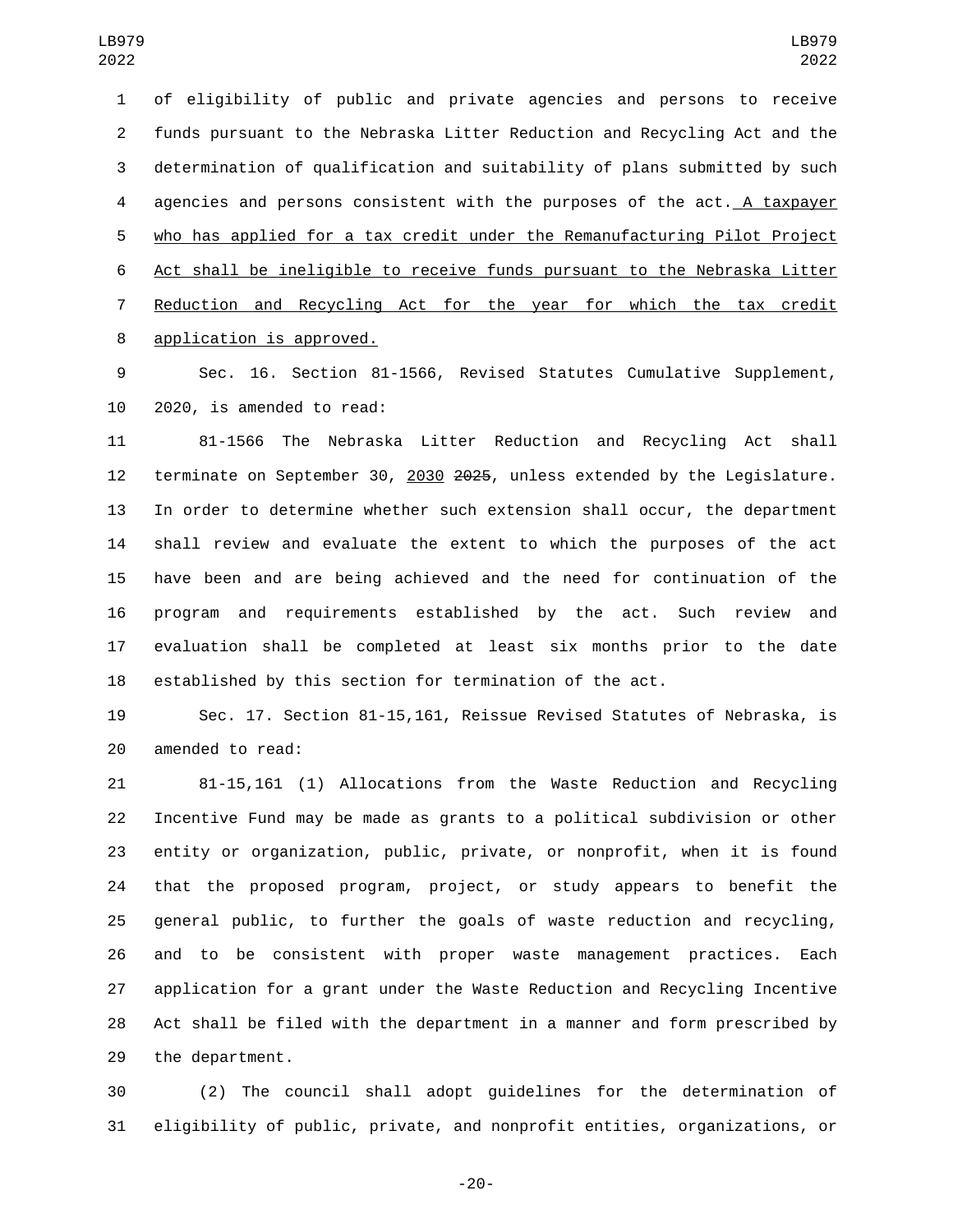persons to receive funds pursuant to the act and for the determination of qualification and suitability of plans submitted by such entities, 3 organizations, and persons consistent with the act. A taxpayer who has applied for a tax credit under the Remanufacturing Pilot Project Act shall be ineligible to receive funds pursuant to the Waste Reduction and Recycling Incentive Act for the year for which the tax credit application 7 is approved.

 (3) An application for a grant shall: (a) Describe the nature and purpose of the proposed program, project, or study; (b) set forth or be accompanied by a plan for development of the proposed program, project, or study, together with engineering, economic, and financial feasibility data and information and such estimated costs of construction or implementation as may be required by the department; (c) state whether money other than that for which the application is made will be used to help in meeting program, project, or study costs and whether such money is available or has been sought for this purpose; (d) when appropriate, state that the applicant holds or can acquire title to all lands or has the necessary easements and rights-of-way for the project and related lands; (e) show that the applicant possesses all necessary authority to undertake or participate in the proposed program, project, or study; and (f) demonstrate the probable environmental and ecological consequences that may result from the proposed program or project. Upon receipt of an application the director shall evaluate and investigate all aspects of the proposed program, project, or study and the proposed schedule for the development and completion of such program, project, or study and determine the eligibility of the program, project, or study for funding. As a part of his or her investigation, the director shall consider whether the plan for development of the program, project, or study is satisfactory. If the director determines that the plan is unsatisfactory or that the application does not contain adequate information upon which to make determinations, the director shall return the application to the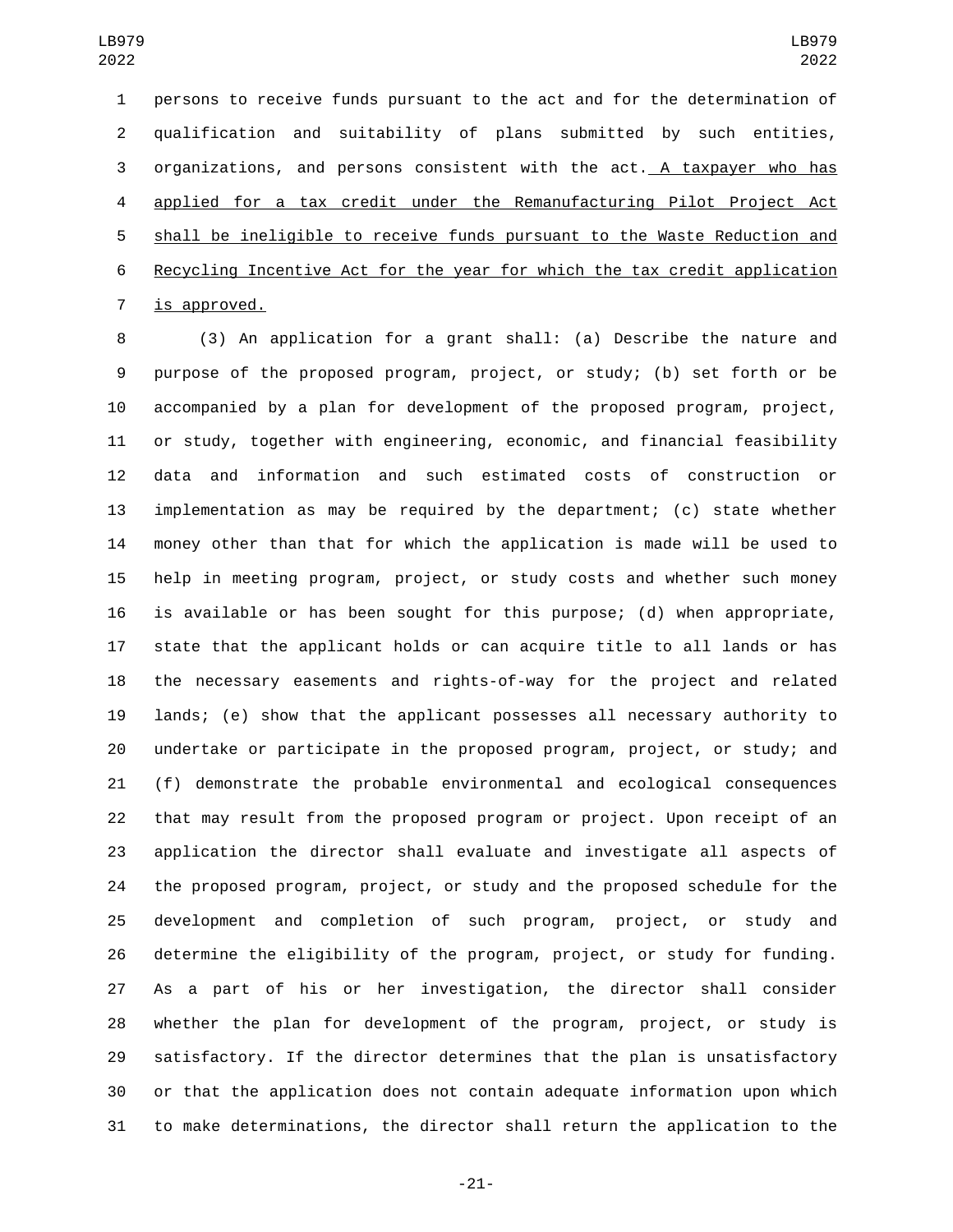applicant and may make recommendations to the applicant which the director considers necessary to make the plan or the application 3 satisfactory.

 (4) The director shall within a reasonable time, not to exceed six months, after receipt of such application approve or reject grant funding for the program, project, or study. The grant shall be for a specific dollar amount of funds, and the funds shall be used only for the purpose specified in the grant. The director may set any terms for the administration of the funds as he or she deems necessary and any penalties to be imposed upon the recipient if it fails to comply with any 11 requirements of the grant.

 (5) It is the intent of the Legislature that allocations from the Waste Reduction and Recycling Incentive Fund shall be made in an equitable manner which maximizes the benefits of the fund. When awarding grants, the director shall balance the needs of: (a) All geographic areas of the state; (b) all sizes and classes of communities; and (c) all manner and scale of programs, projects, and studies. The director shall also give consideration to eligible programs, projects, and studies which would specifically employ disabled or handicapped persons.

 (6) The director may deny any application which he or she determines (a) is not in conformance with this section, (b) does not reflect reasonable costs for the type of project proposed, (c) contains inaccurate, incomplete, or misleading information in the application, or (d) would require the expenditure of funds beyond the fund's unobligated balance or for any other reason which the director determines is 26 necessary to properly administer this section.

 (7) All disbursements made under this section shall be formalized by a written agreement between the department and all recipients of the disbursement. The agreement may include, but need not be limited to, the following conditions designed to protect the fund and ensure completion of the project: (a) Mechanics of funding disbursement; (b) any bidding

-22-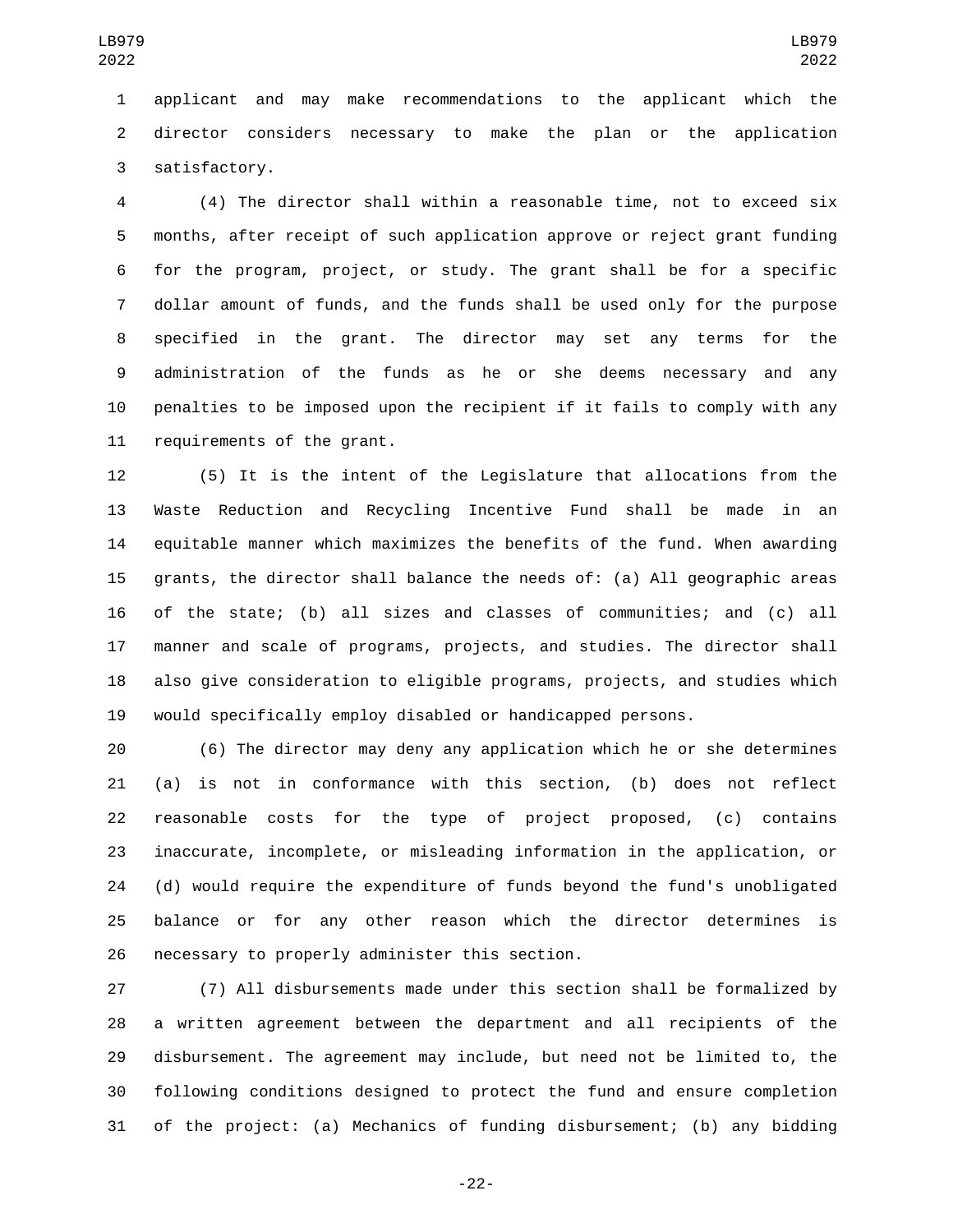requirements; (c) completion timelines for any deliverables; (d) record- keeping and reporting requirements; (e) security interest and insurance requirements on equipment; (f) forfeiture and repayment of funds; and (g) other conditions necessary or desirable to carry out this section.

 (8) The council shall adopt and promulgate rules and regulations to carry out the Waste Reduction and Recycling Incentive Act.

 Sec. 18. Section 81-15,162, Reissue Revised Statutes of Nebraska, is 8 amended to read:

 81-15,162 (1) There is hereby imposed a fee of one dollar on each tire of every new motor vehicle, trailer, or semitrailer sold at retail in this state. Such fee shall be collected by the county treasurer at the time of registration of the motor vehicle, trailer, or semitrailer and 13 remitted to the Department of Revenue.

 (2) There is hereby imposed a fee of one dollar on every tire sold at retail in this state, including every farm tractor tire, which tires are not on a motor vehicle, trailer, or semitrailer pursuant to subsection (1) of this section. Such fee shall be collected from the purchaser by the tire retailer at the time of purchase and shall be 19 remitted to the Department of Revenue.

 (3) For purposes of this section, tire shall have the definition found in section 81-15,159.02 and shall include a pneumatic and solid tire but shall not include a recapped or regrooved tire.

 (4) Subject to section 81-15,165, the fees remitted to the Department of Revenue under this section shall be remitted to the State 25 Treasurer for credit as follows:

 (a) Prior to January 1, 2027, ninety percent shall be credited to the Waste Reduction and Recycling Incentive Fund and ten percent shall be credited to the Recovered Resource Income Tax Credit Fund; and

 (b) On and after January 1, 2027, one hundred percent shall be credited to the Waste Reduction and Recycling Incentive Fund.

(5) Fees credited to the Waste Reduction and Recycling Incentive

-23-